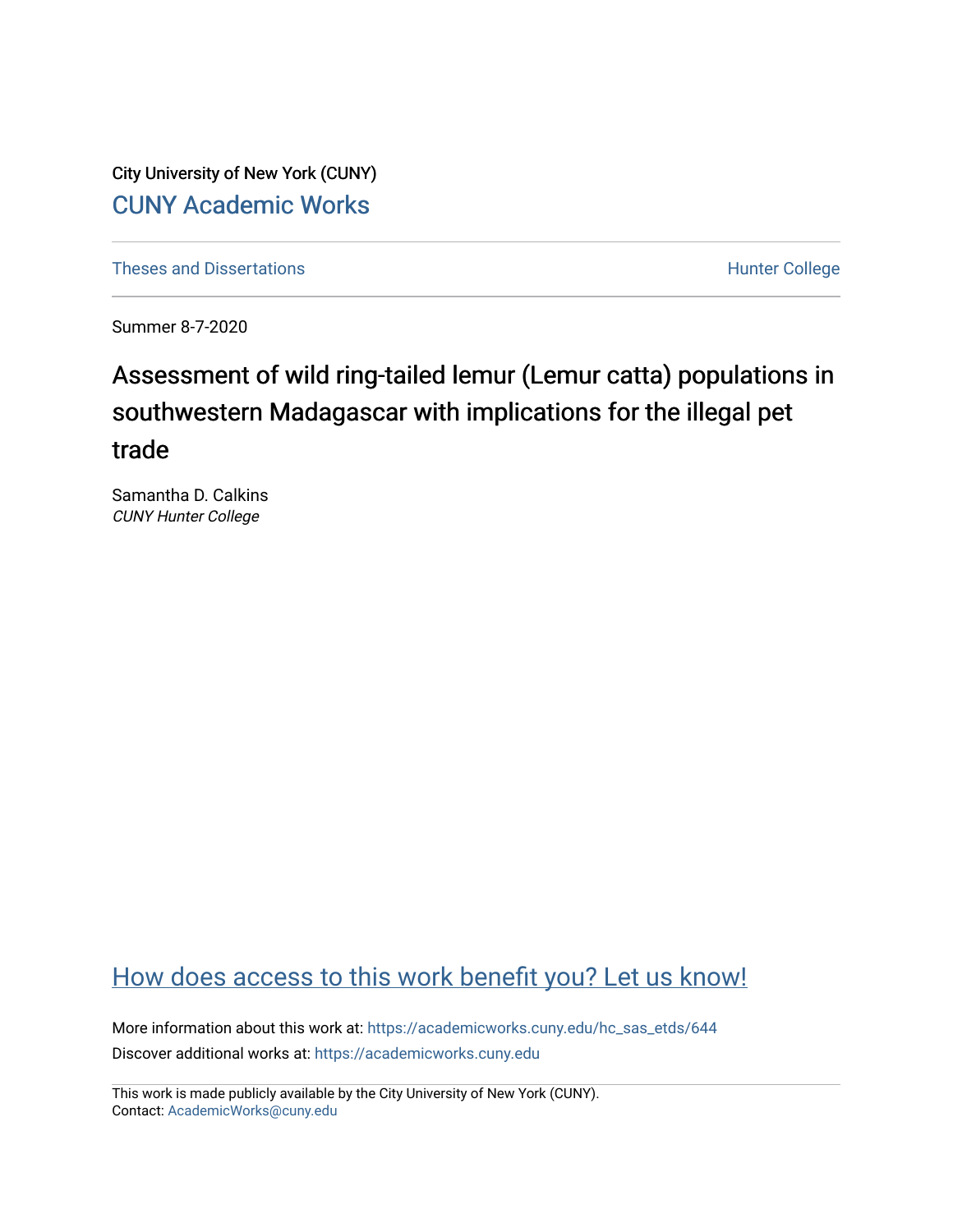### Assessment of wild ring-tailed lemur (*Lemur catta*) populations in southwestern Madagascar with implications for the Illegal Pet Trade

by

Samantha Calkins

Submitted in partial fulfillment of the requirements for the degree of Master of Arts in Animal Behavior and Conservation, Hunter College The City University of New York

2020

Thesis Sponsor:

7/24/2020 Dr. Andrea Baden

Date Signature

7/24/2020 Dr. Joshua Plotnik

Date Signature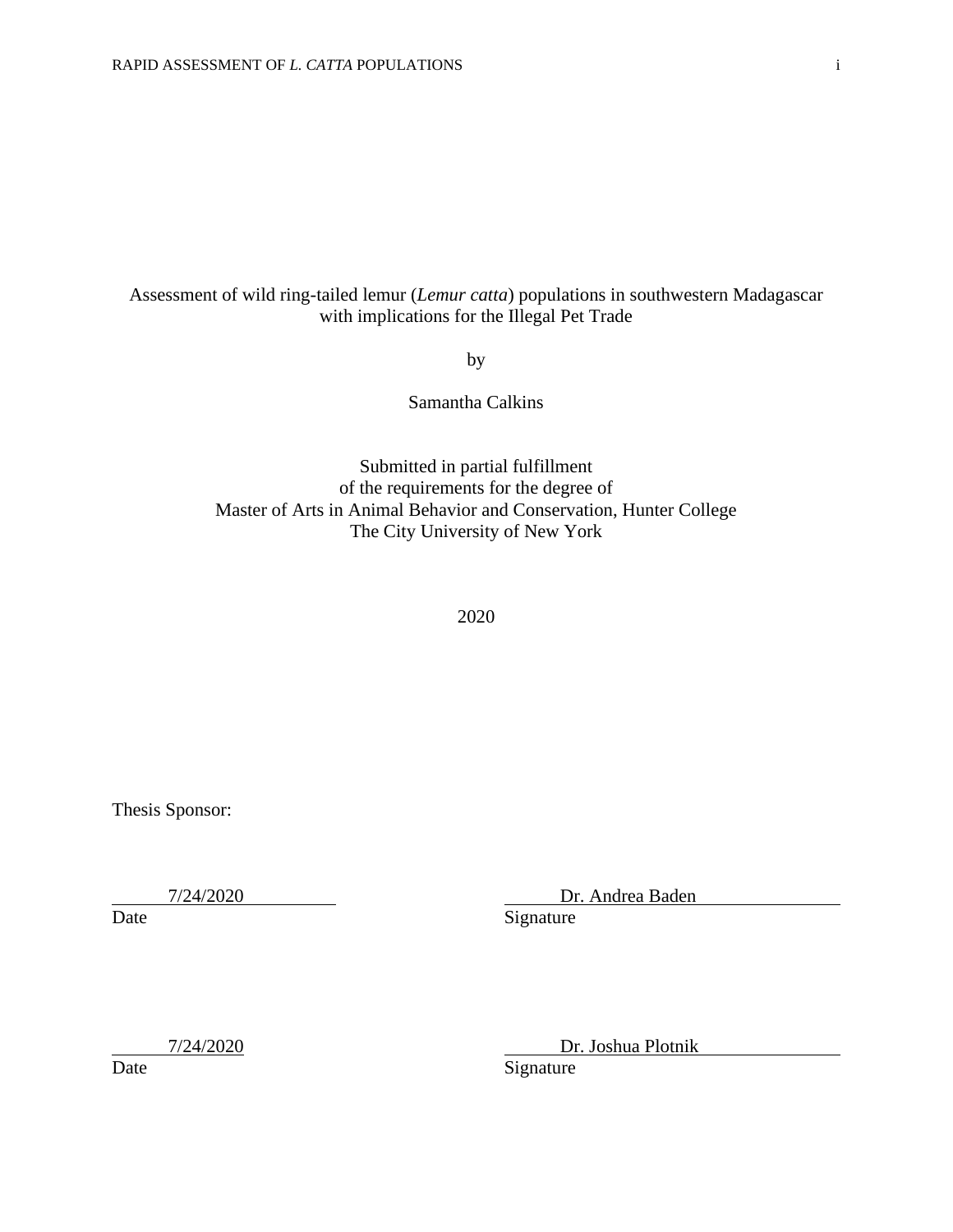## Table of Contents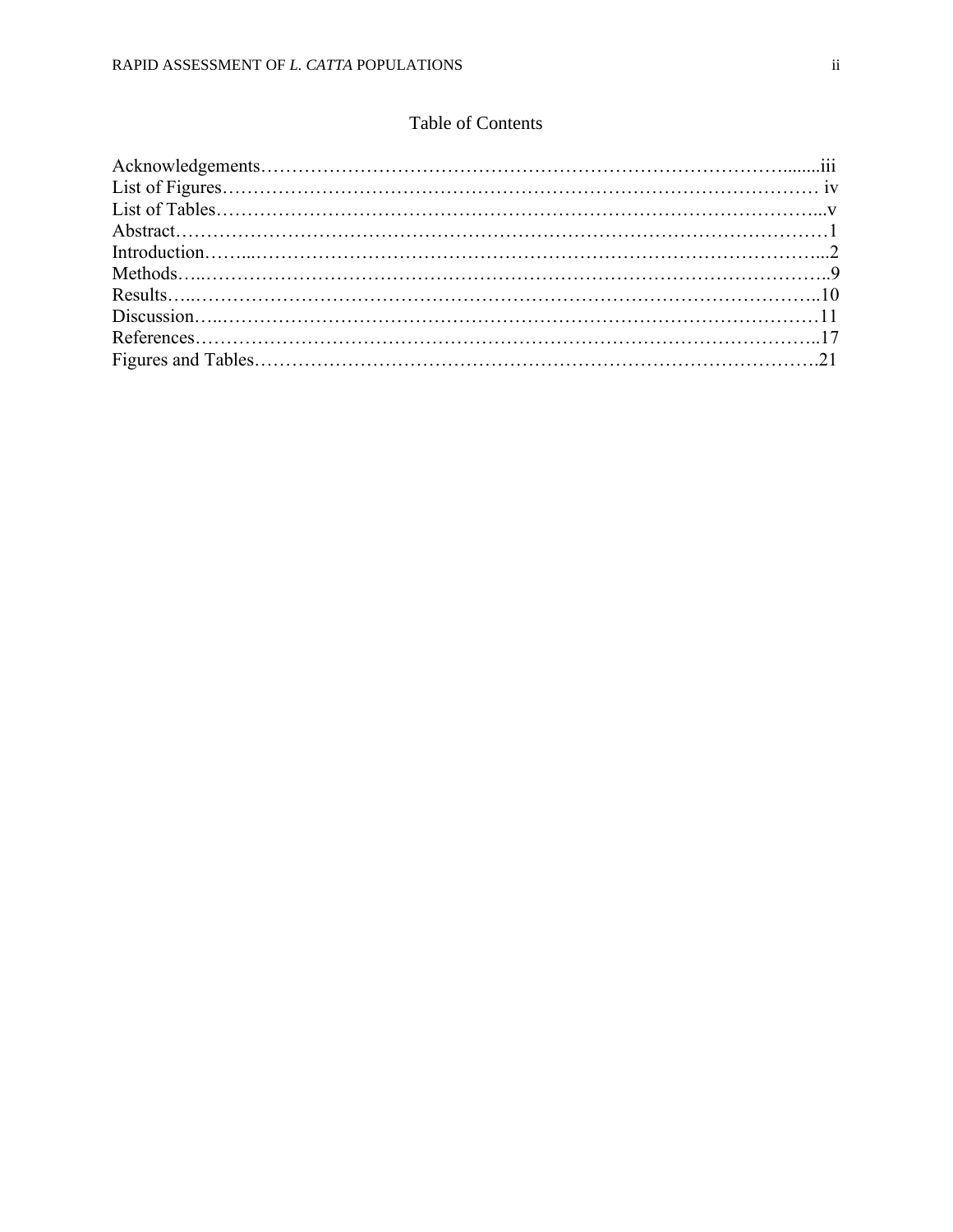#### Acknowledgements

First and foremost, I would like to thank my wonderful advisor, Dr. Andrea Baden for the guidance, support, intellect, and inspiration throughout this project. She has taught me more than she knows, and her guidance has been instrumental to my growth as a scientist. I would also like to thank my field crew, Solo Justin, Victor Rasendranirina, and Velonjara Michel Angelo Eddy, without whom I would most certainly be lost in the forests of Madagascar. Their extensive knowledge of the fauna and terrain of Madagascar has proven invaluable to this project. Thank you to my second reader Dr. Joshua Plotnik who contributed his excellent advice, comments and revisions. I would like to thank the members of the Primate Molecular Ecology Lab for keeping the morale high throughout field work, and lab work. Finally, I'd like to express my gratitude toward my incredibly supportive family, who have been there since day one. Laboratory support was provided by Dr. Andrea Baden at the Primate Molecular Ecology Laboratory at Hunter College (City University of New York) and the DNA Analysis Facility at Yale University on Science Hill. Funding for this research was provided by the ABC Thesis Research Grant.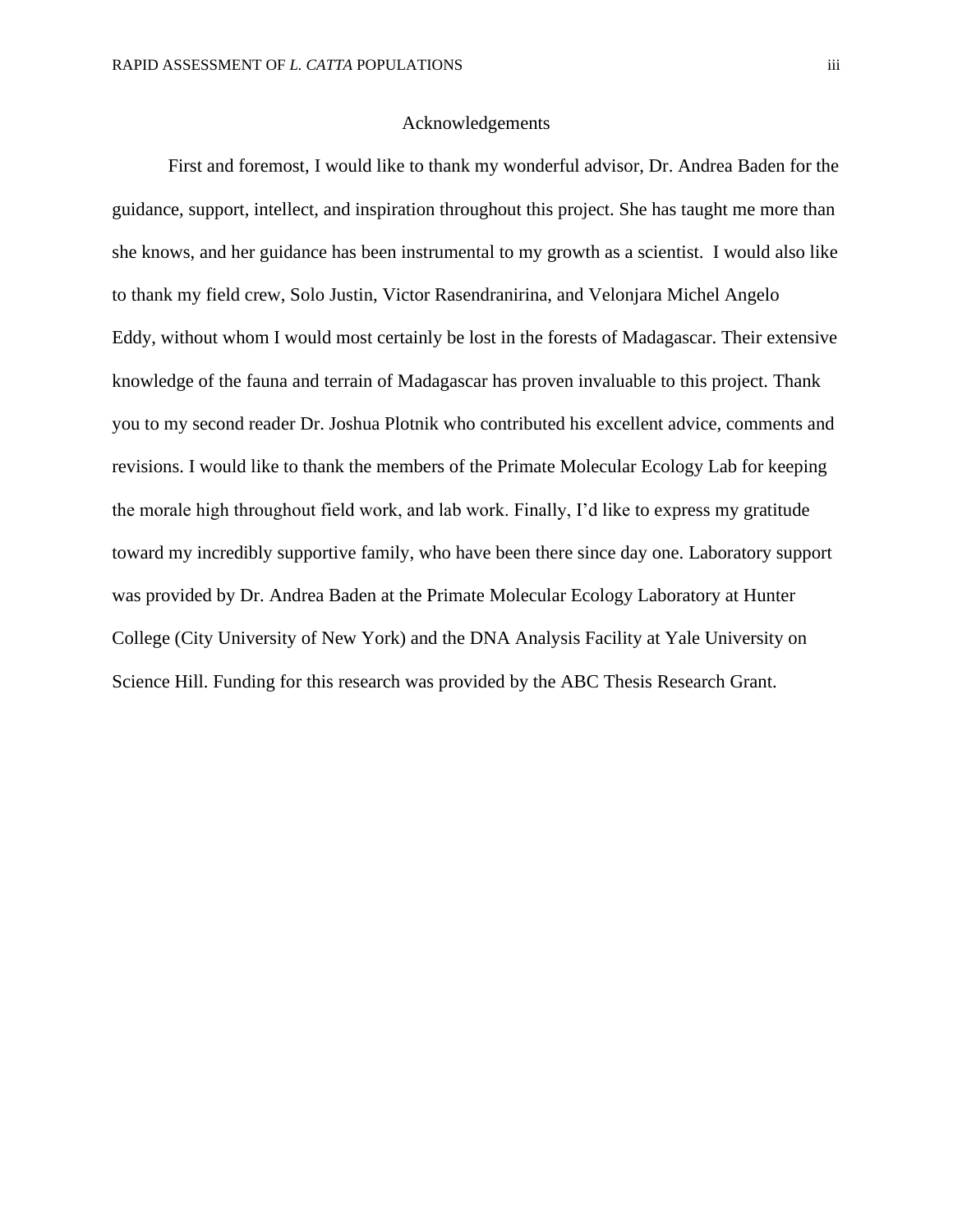## List of Figures

|--|--|--|--|--|--|--|--|--|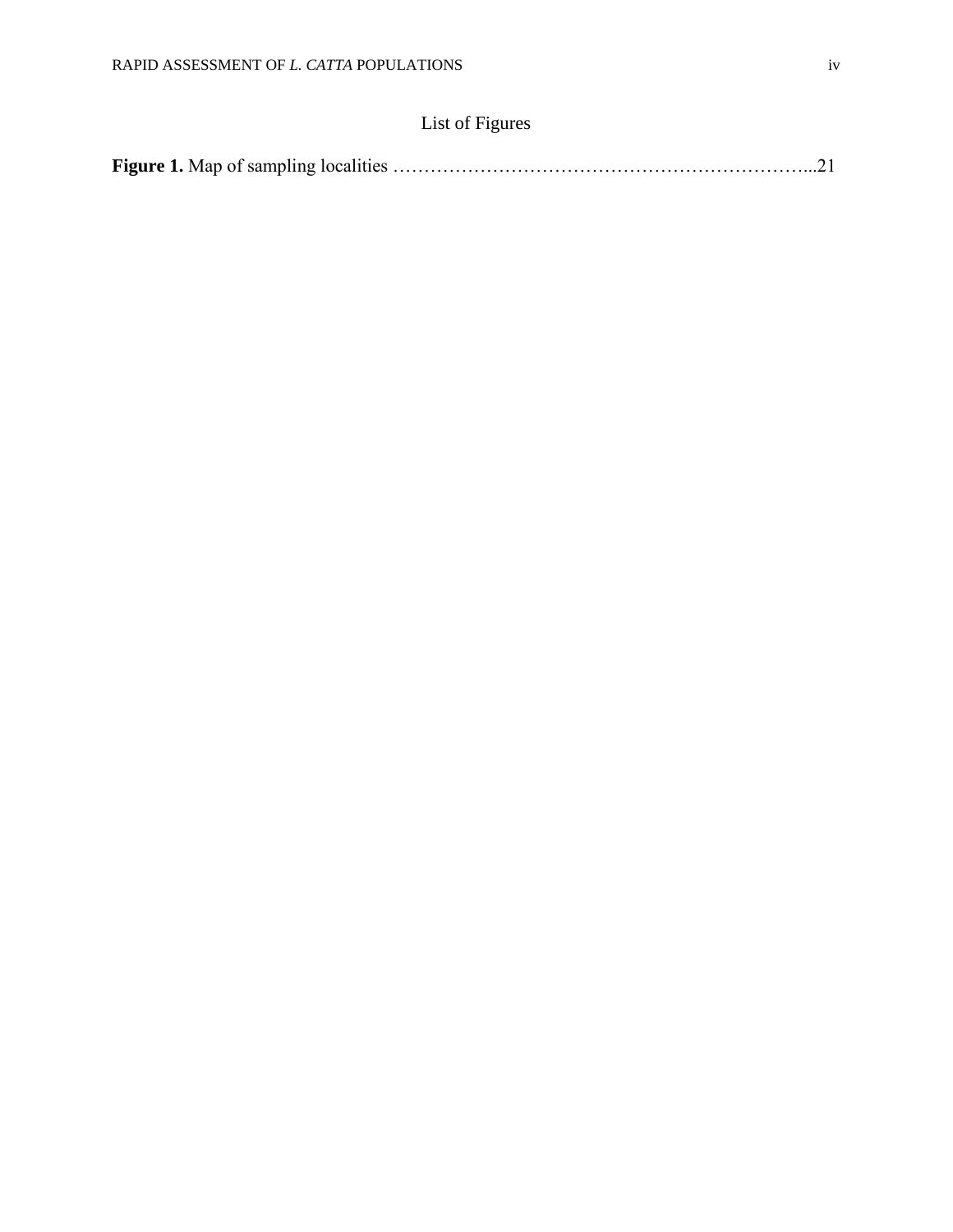## List of Tables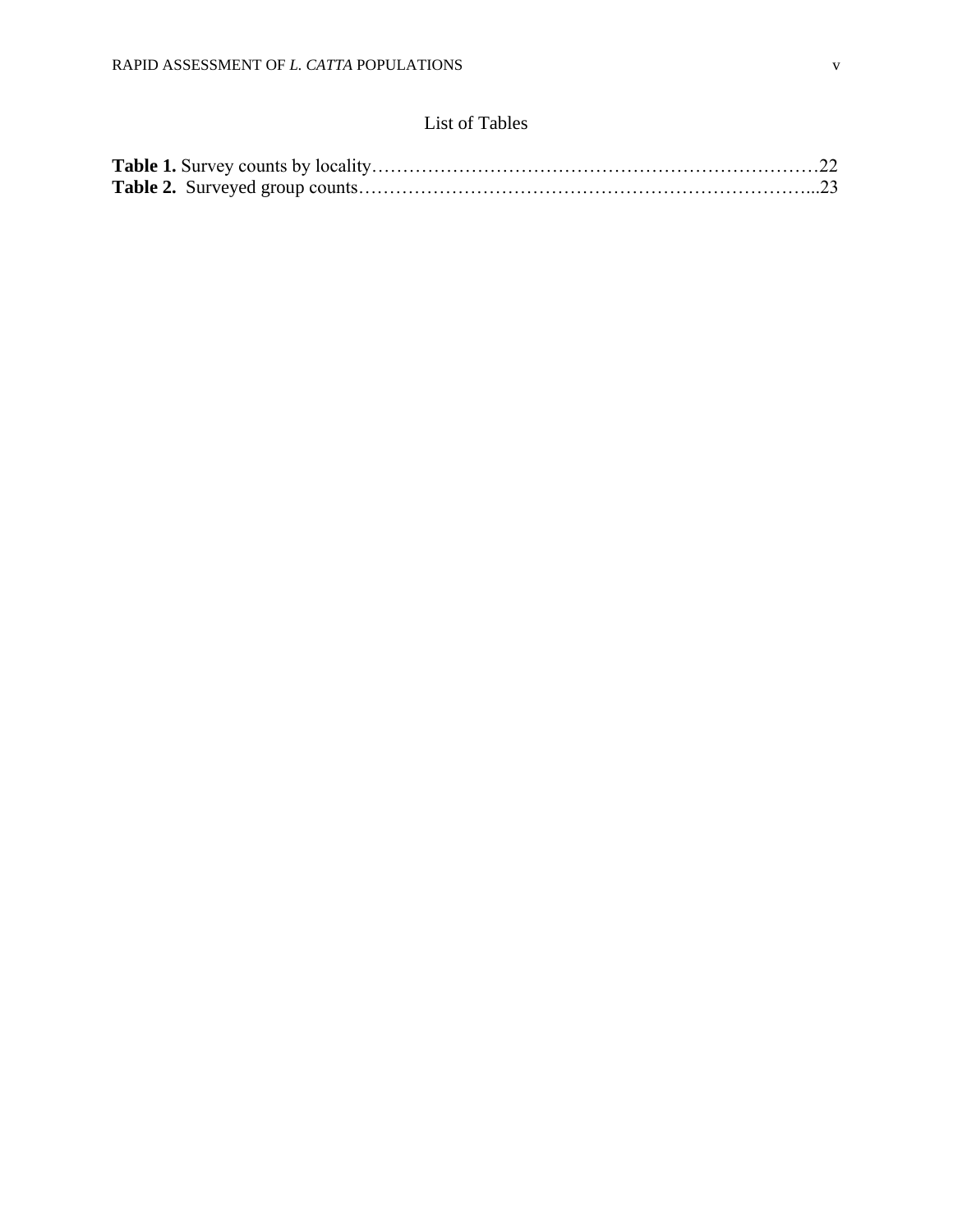#### **Abstract**

Accurate population estimates are critical to inform conservation management of species. Incomplete sampling can lead to population underestimates and lacking conservation efforts. Population surveys are important for assessing human and animal welfare to allow for targeted conservation action. Recent ring-tailed lemur (*Lemur catta*) surveys have led researchers to conclude that *L. catta* populations are crashing. This has generated much attention and alarm, but may also be based on incomplete information. To better understand population dynamics, more thorough sampling is needed. Here, we survey five such sites to reassess the presence and abundance of *L. catta* in these locations. We conducted rapid assessment surveys from June – July 2019 at five sites in southwestern Madagascar (Isalo National Park and Zombitse, Vohibasia, Ranomay, and Fiheranana forests) and detected a total of 121 *L. catta* from 14 groups at four of the five sites surveyed. Group sizes were within the normal range of variation from other published studies, and social organization seems intact. Of these populations, one appears to be well protected by the local community, while others are experiencing pressures from human hunting and encroachment. Our findings contribute essential information to population estimates, and build upon existing data to further refine *L. catta* distributions. Moreover, results from our study will allow for targeted conservation in areas where *L. catta* are threatened by human activities.

Key words: sweep surveys, primate, population estimates, conservation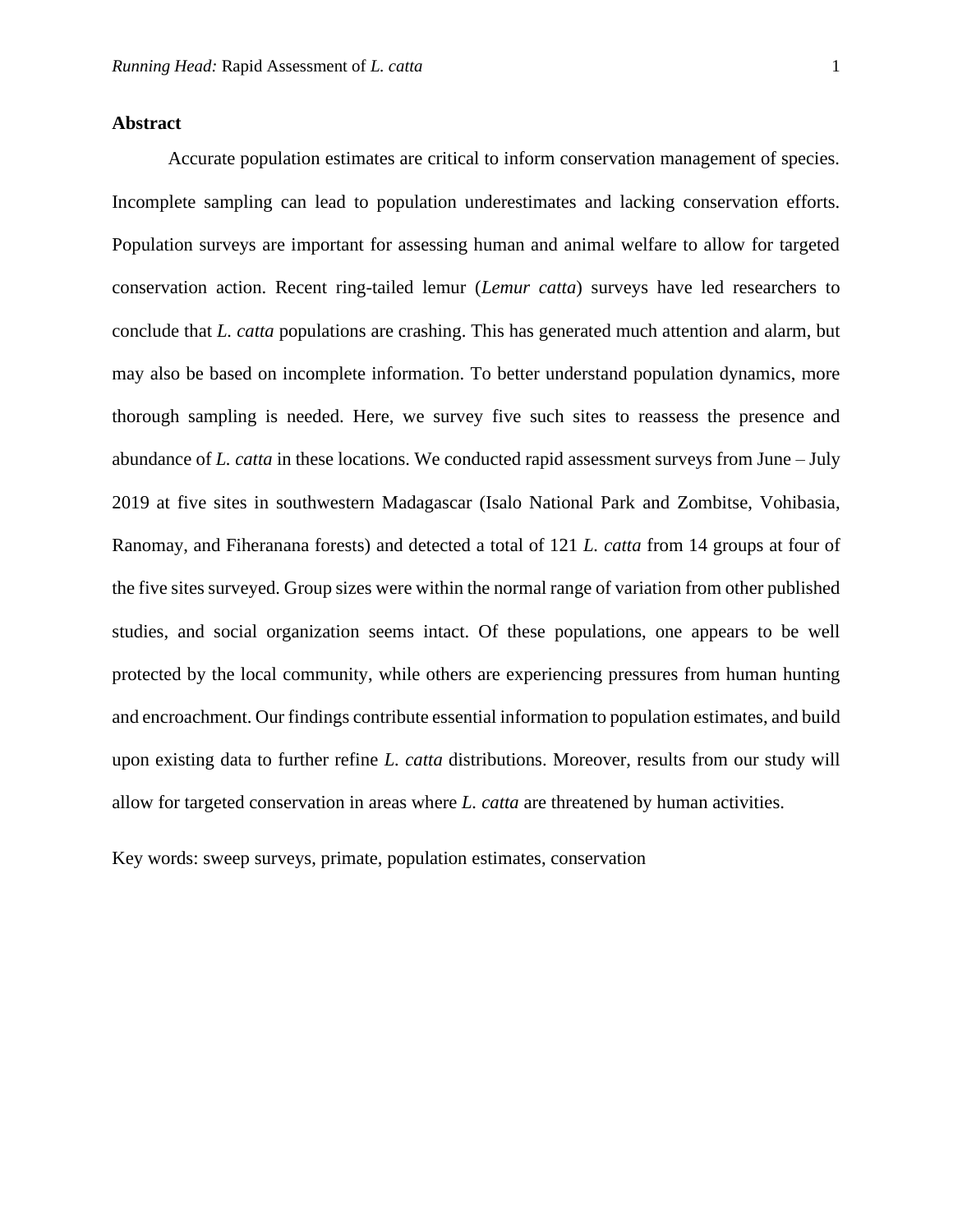#### **Introduction**

Ninety percent of lemur species are classified as at least vulnerable by the International Union for Conservation of Nature (IUCN red list; Andriaholinirina et al., 2014;). Recent declines in lemur populations are largely due to primary vegetation loss over the past 60 years; this has had detrimental effects on Madagascar's ecosystems, and is expected to increase unless drastic measures are taken (Vieilledent et al., 2018). The illegal trade of lemurs has also become increasingly widespread, with estimates suggesting as many as 28,000 lemurs are being kept as pets throughout Madagascar as of 2010 (Reuter et al., 2016). Capture for the pet trade has led to overexploitation of lemur populations that are already experiencing severe declines due to habitat loss and fragmentation (LaFleur et al., 2016). Scientists believe that the combined effects of forest loss and unsustainable hunting for capture and trade are driving lemur extinctions, ring-tailed lemurs in particular (LaFleur et al., 2016). The ring-tailed lemur (*Lemur catta*) had historically been widespread across southern Madagascar (Goodman et al. 2006). However, like all of Madagascar's fauna, *L. catta* face rapid population declines attributed to severe habitat loss and threats due to capture and overexploitation for the illegal pet trade (LaFleur et al., 2016).

#### *Deforestation in Madagascar*

Since 1953, Madagascar has lost 44% of its natural forest cover (Vieilledent et al., 2018). This trend continues unabated, with forest loss reaching 99,000 ha annually between 2010 and 2014 (Vieilledent et al., 2018). The rate of deforestation is also escalating. Annual forest loss has risen from 0.5% between 2005 – 2010, to 0.9% between 2010 – 2013 (Rakotomala, 2013), and most recently, up to 1.1% forest loss has occurred annually since 2014 (Vieilledent et al., 2018). Deforestation has broad negative impacts on lemur species as it degrades habitat quality, and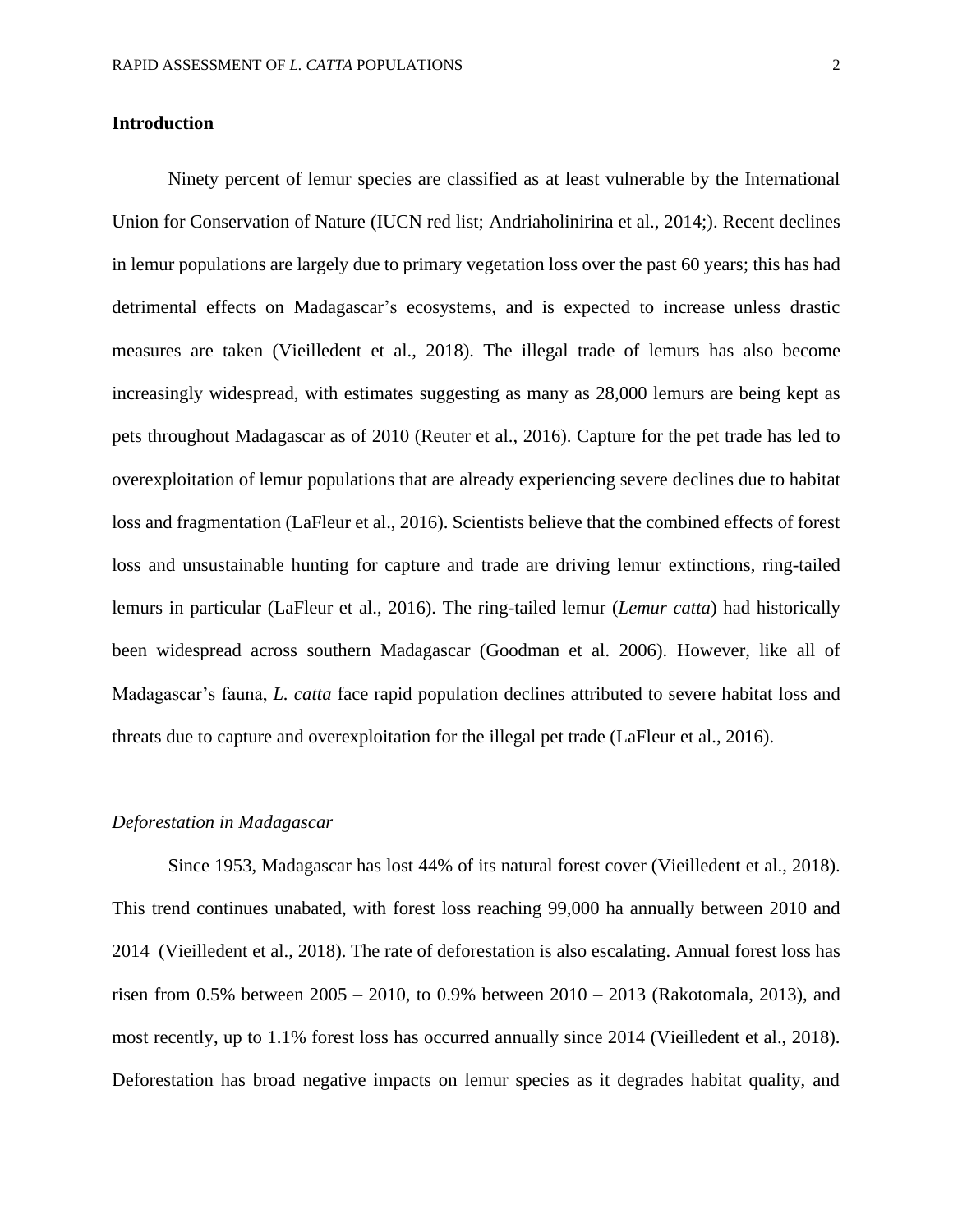fragments natural forest, leaving species with little to no preferred habitat. Nearly half of remaining forests exist in patches (less than  $500km^2$ ), 46% of which now lie within 100 m from the forest edge (Harper et al., 2007; Vieilledent et al., 2018). Furthermore, 22% of these remaining forests are considered highly fragmented with 40% or less canopy cover (Vieilledent et al., 2018). The increasing trends in deforestation can be explained in part by Madagascar's growing human population, which is increasing the demand for agricultural land for subsistence farming and for wood fuel (Minten et al., 2013). There is a clear link between deforestation and population growth in Madagascar (Gorenflo et al., 2011), and considering the current annual growth rate of 2.8% (United Nations, 2015), it is likely that unless demands are met through other means, the pressures on forest ecosystems will persist.

For ring-tailed lemurs, deforestation plays a considerable role in population decline (LaFleur et al., 2016). Ring-tailed lemurs occupy the spiny and dry deciduous forests of southwestern Madagascar (Goodman et al., 2006; Jolly, 2003; Mittermeier et al., 1994). Since 1990, 28% of the spiny forests of southwestern Madagascar have been lost to anthropogenic practices (Harper et al., 2007). Compared to other habitat types (humid forest, dry forest and mangroves) Madagascar's spiny forests have the highest clearance rate in the country at 1.2% annual loss (Harper et al., 2007). Scientists anticipate that by 2080, ring-tailed lemur habitat will be reduced by 68% due to climate change alone, not accounting for the added anthropogenic pressures that are sure to follow (Brown & Yoder, 2015). The greatest reduction in spiny forest occurred near the city of Toliara in southwest Madagascar (Harper et al., 2007). Toliara is a popular spot for tourism and has been expanding in more recent years which has led to increases in forest clearing for wood fuel, and as a cultural consequence when claiming ownership of land (Ratsifandrihamanana et al., 2006). This land clearing has been detrimental to the lemur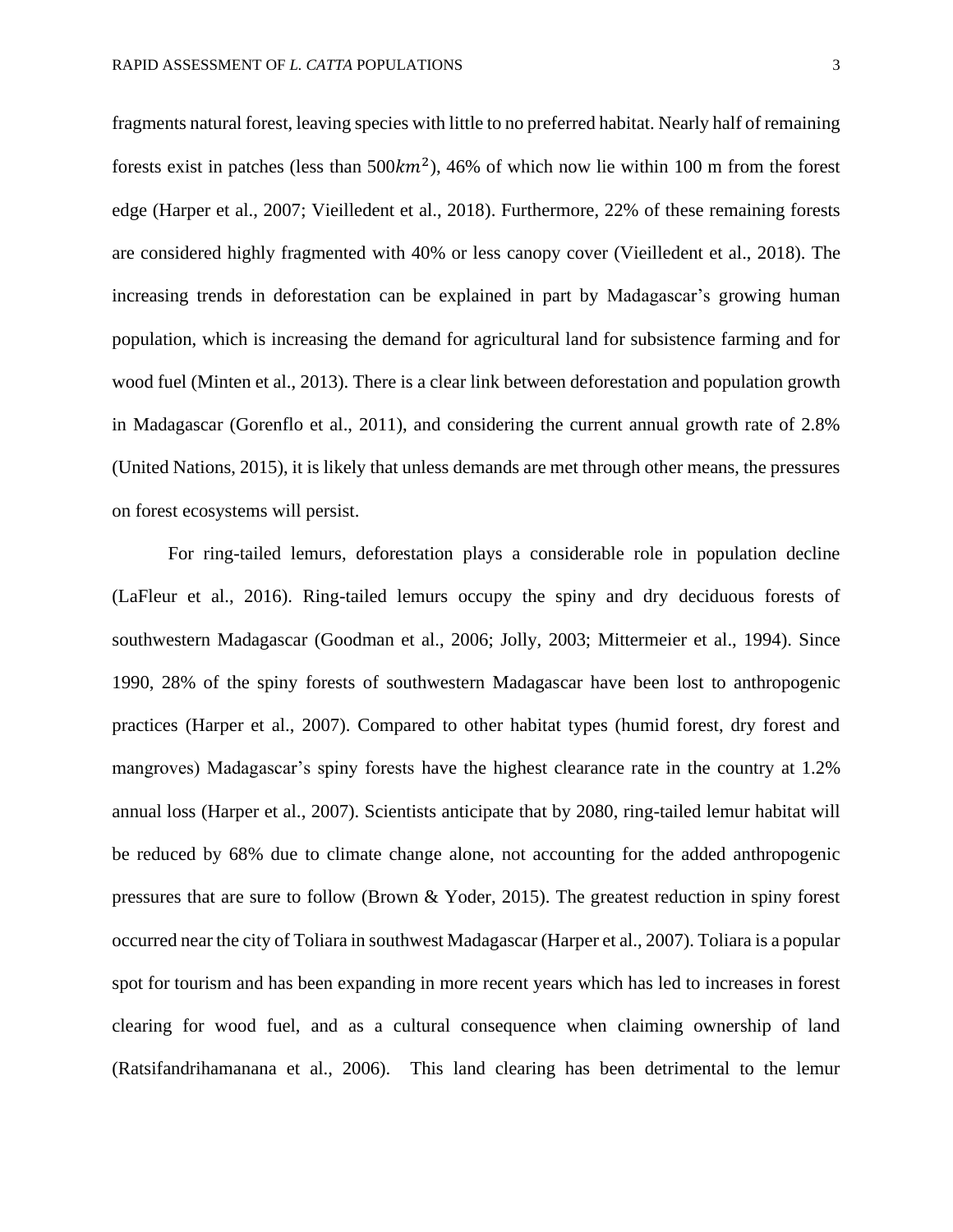populations in the region, and because Toliara is a popular spot for tourism, it is a hot-spot for finding captive lemurs kept as tourist attractions.

#### *Pet trade*

In addition to the threats of habitat loss and fragmentation, lemurs face overexploitation due to their capture for the illegal pet trade. An estimated 28,253 lemurs have been illegally held in captivity in Madagascar since 2010 (Reuter et al., 2016). Ring-tailed lemurs are at particular risk of capture as household pets because of their popularity with tourists. Reuter et al. (2016) found that 70% of surveyed sites across Madagascar reported the presence of pet ring-tailed lemurs, making it the most reported captive lemur (LaFleur et al., 2019). This could be indicative that ring-tailed lemurs make up a larger subset of household pets than other species across the country.

LaFleur et al. (2019) reported that half of captive ring-tailed lemurs were found in businesses and were used to increase tourism and profit. Hotels and local households also keep ring-tailed lemurs in captivity and charge a small fee for tourists to take pictures with, feed, and pet the lemurs (LaFleur et al., 2016; Reuter et al., 2016). However, lemurs do not do well in captivity and often live under poor conditions, either on ropes or housed in small cages, and are fed diets consisting of rice and human food that do not align with their natural diets (Reuter & Schaefer, 2016). Poor welfare and diet leads to poor health and possibly death of the lemurs with little to no veterinary care. This could lead to a cycle of hotels continually replacing deceased lemurs with those poached from the wild to boost tourist traffic, thereby overexploiting wild lemur populations.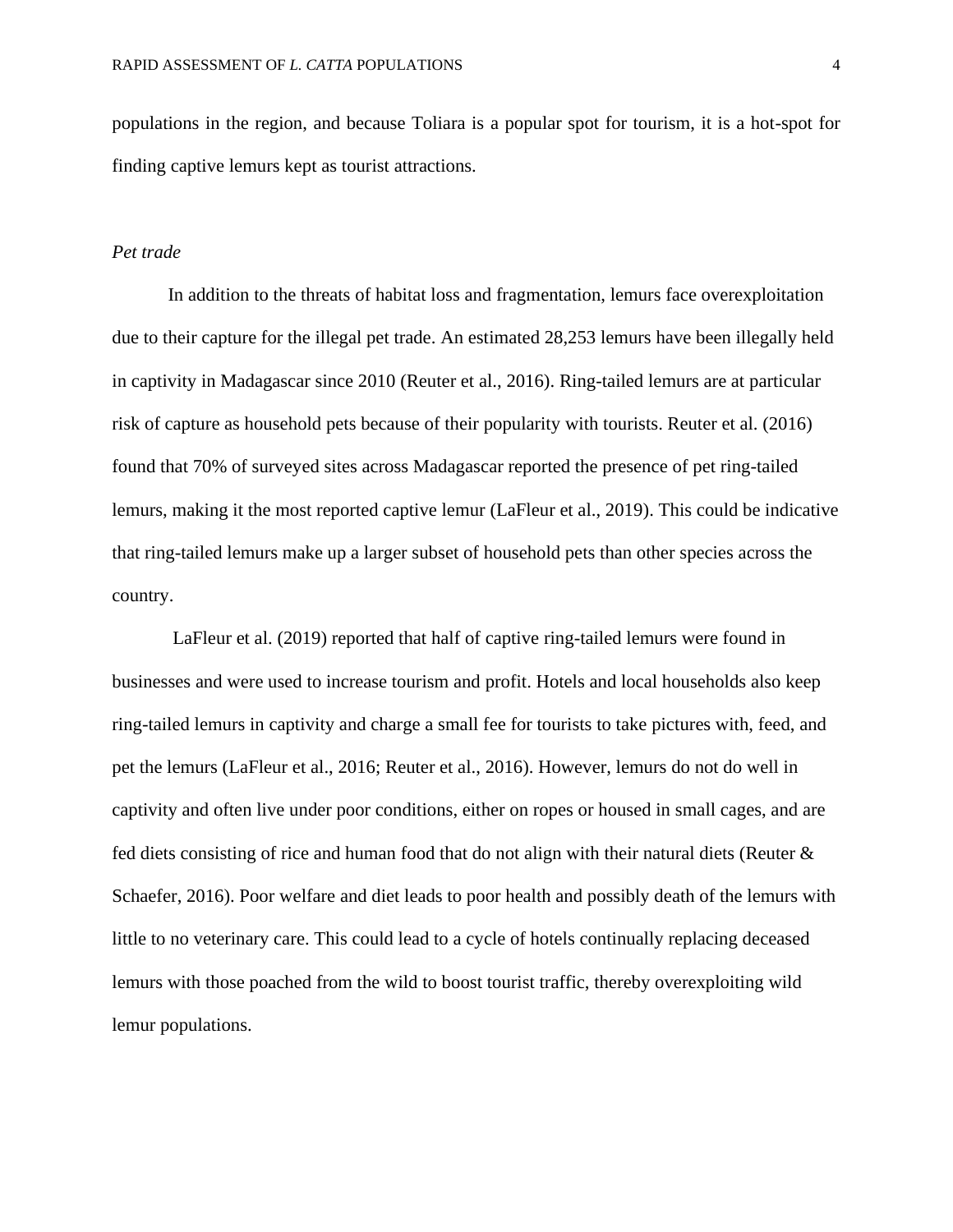Models have shown that capture rates may be sustainable in populations of 500 or greater individuals, however the current literature suggests that few of these large lemur strongholds remain (LaFleur et al., 2019). Additionally, deforestation and fragmentation of primary forests make lemur populations more accessible to human poaching (LaFleur et al., 2019; Reuter et al., 2016). While we know that these illegally captured lemurs are destined primarily for major tourist cities (LaFleur et al., 2019), we still do not have a clear picture about where they are coming from, nor which specific populations are most at risk for overexploitation. Until we have a clear picture of the size and locations of remaining ring-tailed lemur populations, we cannot assess which populations are most threatened by overexploitation.

#### *Historical distribution and biogeography of Lemur catta*

Ring-tailed lemurs (*Lemur catta*) are amongst the best recognized primate taxa in Madagascar, and therefore act as a flagship species for conservation. They live in multi-male, multi-female matriarchal groups of  $9 - 22$  individuals, with some groups reaching over 30 individuals (Gould et al. 2003; Gould & Sauther, 2016; Sussman, 1991; Pride, 2005). Population densities of ring-tailed lemurs vary widely, ranging from  $\frac{5ind}{km^2}$  to 300ind/km<sup>2</sup> (Sussman et al., 2006). Upon reaching sexual maturity, dispersal is male-biased to increase chances of mating and genetic diversity across groups (Sussman, 1991; Sauther, 1999).

Although they are found mainly in the spiny forest and dry forest habitats of Madagascar (Goodman et al., 2006; Jolly, 2003; Mittermeier et al., 1994), ring-tailed lemurs are a generalist species, showing flexibility in both their habitat and diet preferences (Gould, 2006; Sauther et al., 1999). They are also the most terrestrial of the lemurs, allowing them to disperse across a variety of landscapes, not being limited to travel in dense forests (Goodman et al., 2006). Due to their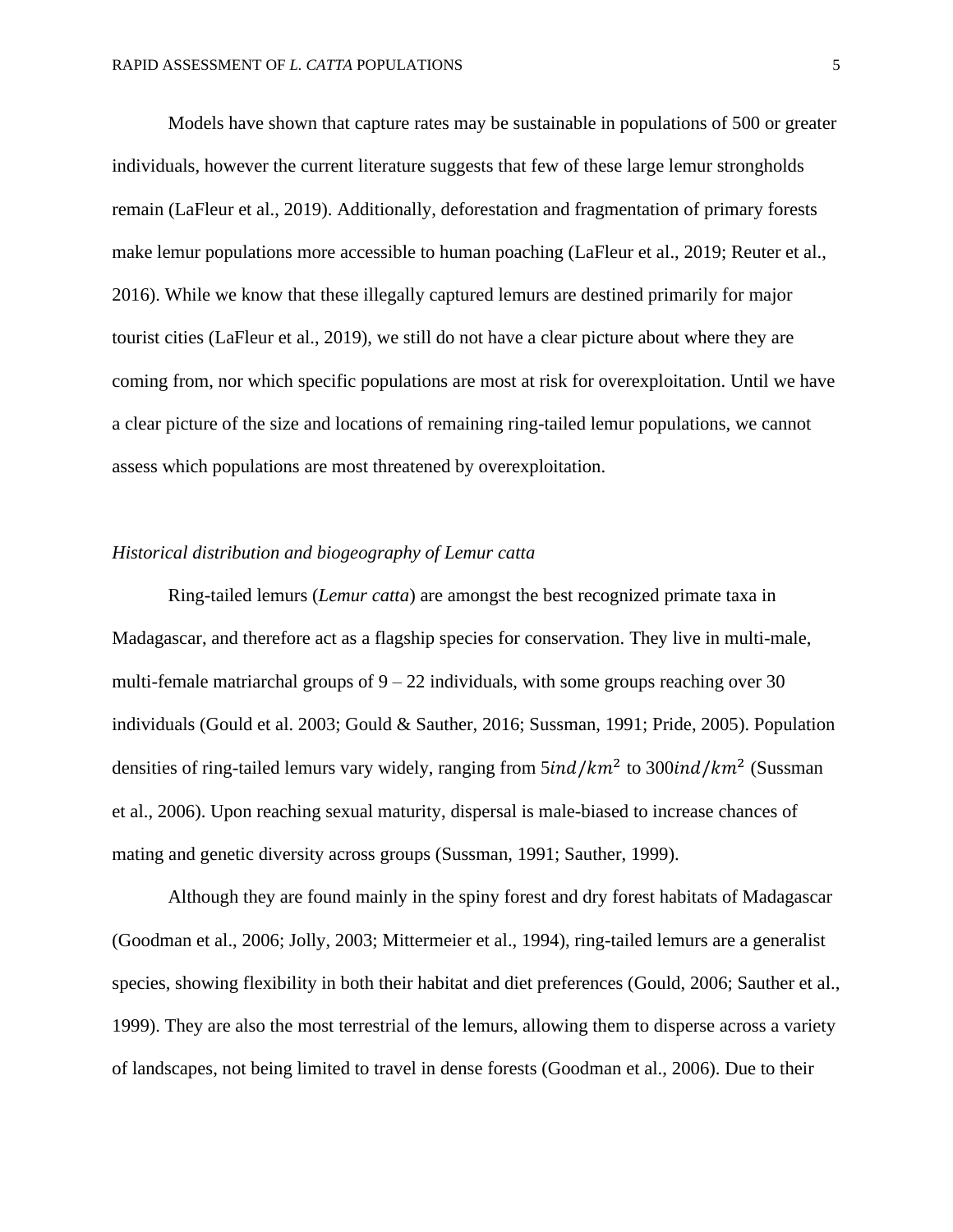generalist nature, ring-tailed lemurs live in a variety of habitats and have historically been widespread across the southern third of Madagascar (Goodman et al., 2006).

Generalist species have a survival advantage over specialists; should one resource become scarce, generalists have flexibility to utilize another. This includes both habitat and food resources. The generalist nature of the ring-tailed lemur has provided a survival cushion, allowing them to live in degraded habitats (Gould & Gabriel, 2015); however, the severe habitat loss in Madagascar leaves ring-tailed lemurs with resources below critical thresholds for widespread survival (Sauther et al., 1999; LaFleur et al., 2017).

#### *Current population estimates and survey methods*

Recent surveys identified only a handful of remaining *L. catta* strongholds relegated to small forest fragments in southern Madagascar, estimating that fewer than  $2,000 - 2,400$ individuals remain in the wild (Gould & Sauther, 2016; La Fleur et al. 2016). These reports garnered significant media attention and led to the species' inclusion among the world's "Top 25 Most Endangered Primates" (Schwitzer et al., 2018). More recently, however, Murphy and colleagues (2017) reported that these surveys potentially underrepresent true *L. catta* counts, pointing out an additional 45 historical *L. catta* populations not accounted for in these recent estimates. They went on to argue that the recent studies' sweeping claims were based, in part, on data from sites that have not been surveyed in over 10 years, that the surveys do not cover a broad enough geographic distribution, and that their conclusions suffer from a lack of direct scientific observation (Murphy et al., 2017). They instead called for widespread systematic re-surveying of sites with historical *L. catta* presence.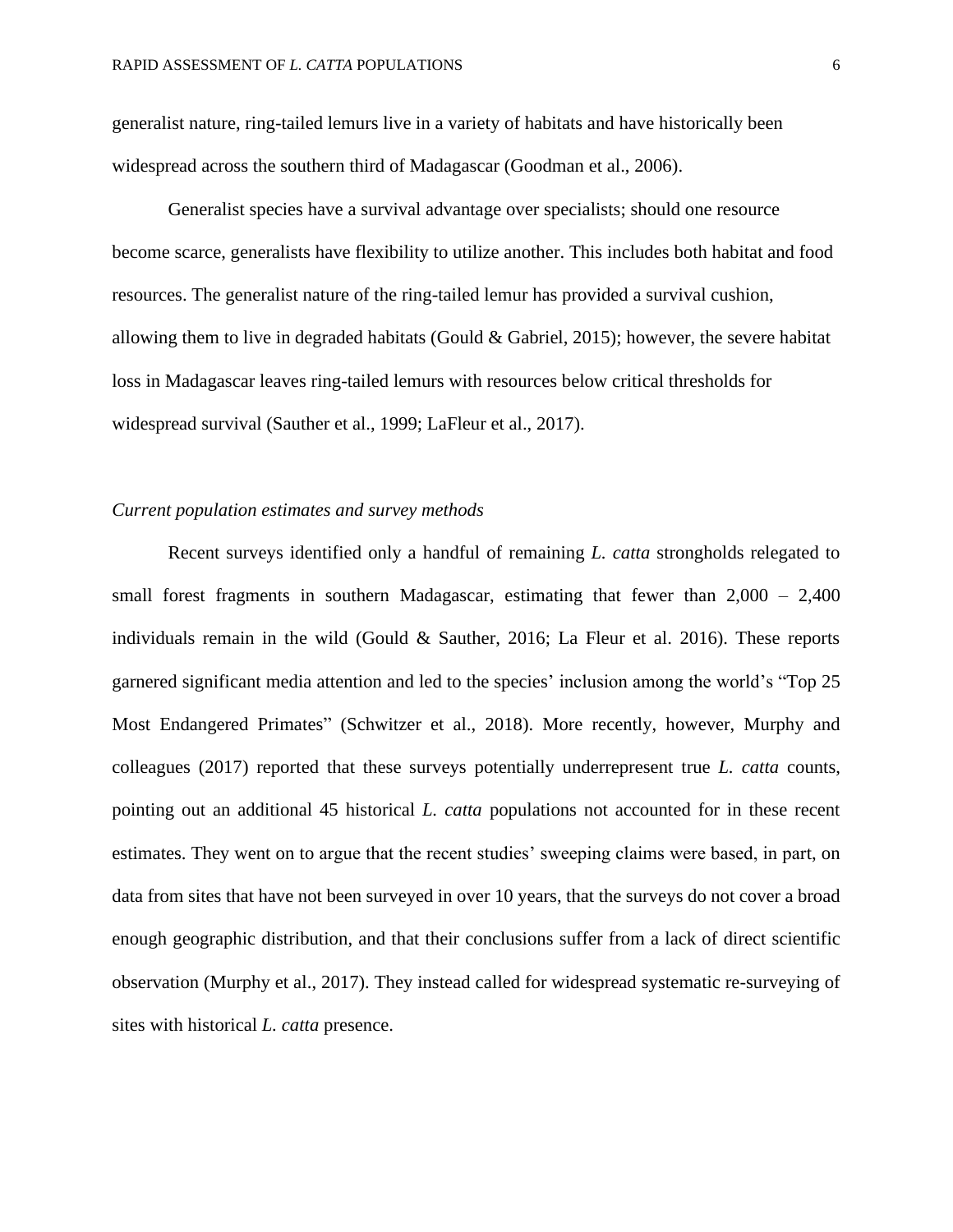The survey methods employed by LaFleur et al. (2016) and Gould & Sauther (2016) rely primarily on a review of the literature, and only secondarily on direct observation and personal communication to assess ring-tailed lemur populations. While literature can provide a valuable starting point, many reports are from ten or more years ago, leaving a large margin of error for populations to increase or decrease over time (Murphy et al., 2017). Combining an array of survey methods from a literature review also violate the assumptions of both parametric and nonparametric statistical analyses making it nearly impossible to calculate valid population estimates (Zimmerman, 1998). It is well known that different survey methods yield drastically different primate density calculations (Plumptre & Cox, 2006; Plumptre et al., 2013; Peres, 1999). Widespread primate surveys are difficult to complete (Sterling & Ramaroson, 1996), and density surveys often take years, meaning many primates may not actually benefit from long data collection periods.

Long term population data are ideal when determining population densities and population changes over time, however that is not always a viable option (Sterling & Ramaroson, 1996). Line transect surveying is the most commonly used method for determining primate population density estimates. Population densities are calculated by multiplying sampling density by total area being surveyed (Plumptre & Cox, 2006). This calculation varies depending on what data were collected at the time of the survey, making it challenging to standardize a primate survey method, let alone extrapolate from the literature. While long-term sampling efforts are needed to determine primate densities and abundance, ten day rapid assessment surveys can provide accurate species counts and species richness (Sterling & Ramaroson, 1996). Rapid assessment surveys allow conservationists to gain an understanding of local primate populations quickly and can inform conservation initiatives faster than long-term primate density surveys (Sterling & Ramaroson,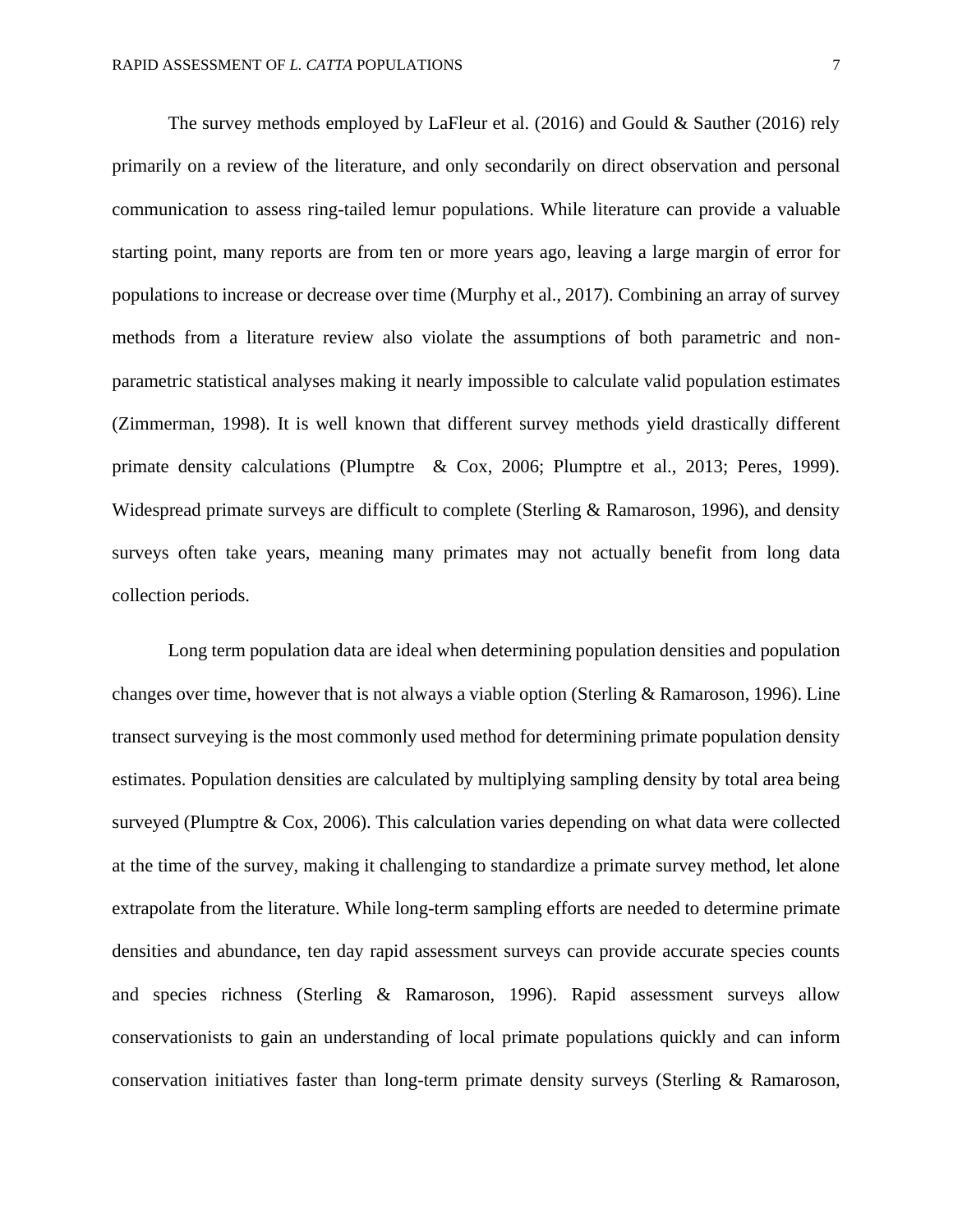1996). Additionally, rapid assessment surveys may be a more practical technique to cover larger geographical areas (Sterling & Ramaroson, 1996; Gibbons et al., 2009).

The lack of reliable information regarding *L. catta* population distributions and target populations for illegal capture can be detrimental to conservation. Accurate population surveys inform us on which populations and regions are most at risk of local extinction and therefore where to focus limited conservation resources. Should conservation efforts focus only on the narrowly defined *L. catta* distribution put forward by Gould & Sauther (2016) and LaFleur et al. (2016), populations that exist outside of this range will be at continued risk. Thus, it is critical to attain data that can be employed to inform conservation management of this flagship species, before it is too late. It is imperative that sites be systematically resurveyed to obtain more accurate *L. catta* population counts and gain a more thorough understanding of remaining *L. catta* geographic distributions.

### *Specific Aims*

Many of the historical *L. catta* localities appear to have maintained viable habitat for the lemurs and it is likely that populations may still be present (Murphy et al., 2017). However, the majority of these sites have remained unsampled in the last 10 years and thus present the possibility that *L. catta* strongholds may not be as limited as the current literature suggests. The specific aim of this study was to therefore survey five sites where *L. catta* were historically present to determine 1) whether populations still remain, and if so, 2) estimate population abundances in these locations.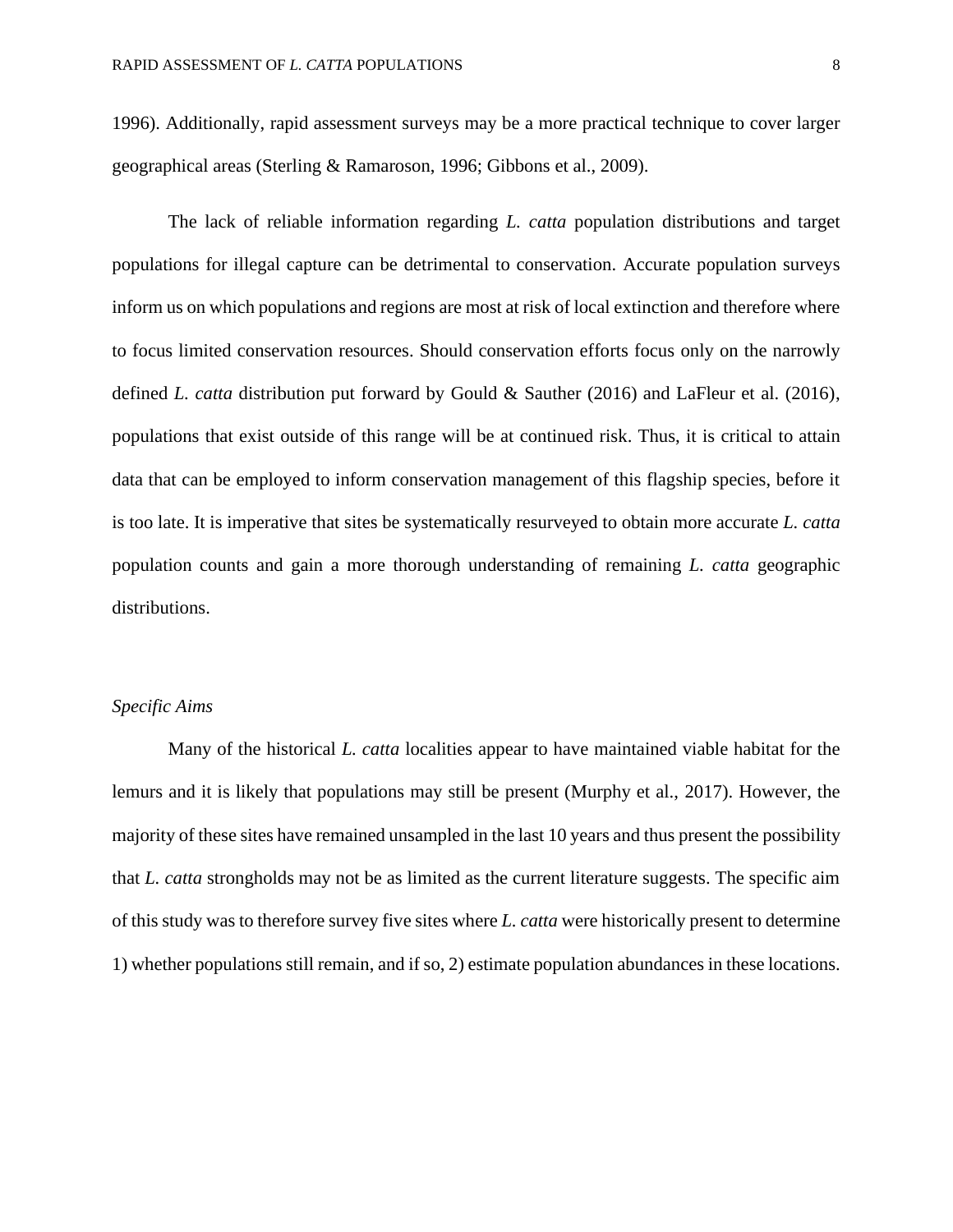#### **Methods**

#### *Sites and study species*

We conducted rapid assessment surveys from June – July 2019 at five sites in southwestern Madagascar: Isalo National Park (22°28'11.85"S, 45°15'38.35"E); Zombitse forest of Zombitse-Vohibasia National Park (22°45'0.00"S, 44°37'0.00"E); Vohibasia forest of Zombitse-Vohibasia National Park (22°45'0.00"S, 44°37'0.00"E); Ranomay (23°34'28.73"S, 44°19'41.53"E); and Fiheranana (23°14'0.00"S, 43°52'0.00"E)(Figure 1)*.* Although Vohibasia forest is formally protected within the Zombitse-Vohibasia National Park (LaFleur et al., 2016; Gould & Sauther, 2016), it lies 20 km east of Zombitse forest; these two sites were therefore treated as separate sites for the purposes of our study.

Each site was sampled for a minimum of five days, except Isalo National Park which was surveyed for four days. These sites all have historical presence of *L. catta* and were chosen as high priority sites to resurvey based on currently inconclusive or deficient population data (Figure 1). Surveys were planned at a sixth site, Ranobe (22°48'0.00"S, 43°43'60.00"E), however we were unable to access this location due to local unrest.

#### *Survey methods*

Working with local guides, we conducted rapid assessment surveys at each of the five sites. Methods involved four observers walking established trails at a constant rate, stopping frequently to look and listen for *L. catta.* Upon detection, we noted the time and method of detection (visual, vocal, other), GPS location of the area where animals were first observed, and group size, when possible. We then remained with the group at a minimum distance of 10 m until we were able to more confidently record group size and demographics, such as sex and age. Not all animals could be reliably sexed because of the distance maintained between observers and lemurs; however,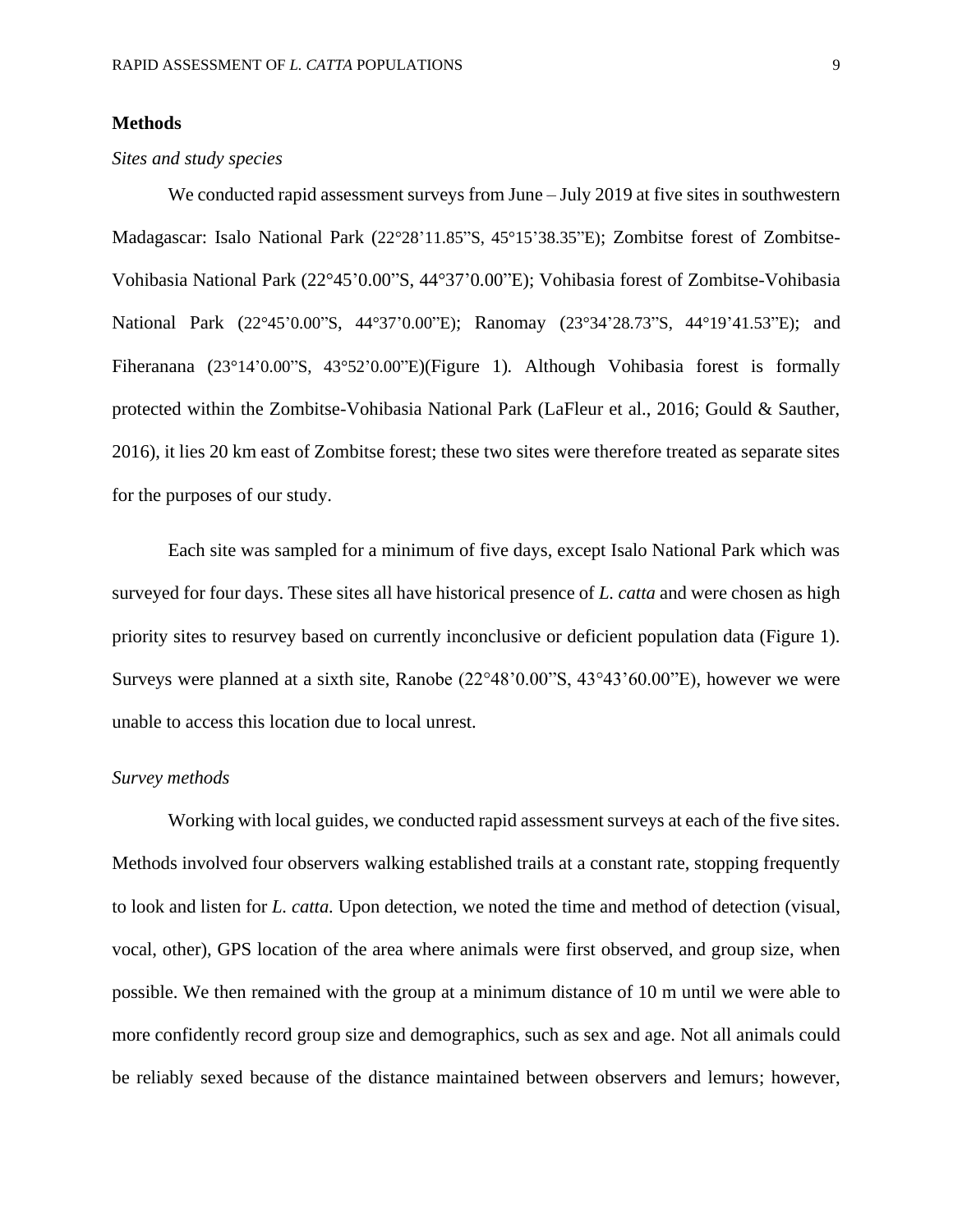juveniles could be distinguished from adults based on notable differences in body mass. During this time, we also noninvasively collected and preserved 276 fecal samples in 30 ml/sample of silica gel from across sampling localities (mean= 91 samples/locality) for later population genetic analysis in Hunter College's Primate Molecular Ecology Lab (Calkins & Baden, unpublished data). Permissions for research were obtained from the Madagascar government, MNP (#156/19), and the Hunter College Institutional Animal Care and Use Committee (IACUC) (AB WildPet 4/22).

#### **Results**

During our survey efforts, we detected a total of 121 *L. catta* from 14 groups at four of the five sites surveyed (Tables 1, 2); Fiheranana (N= 40), Ranomay (N=48), Vohibasia Forest (N= 10), and Isalo National Park (N=23). At Fiheranana (23°14'0.00"S, 43°52'0.00"E) a total of 5 groups were detected, totaling 40 individuals across groups. Ranomay (23°34'28.73"S, 44°19'41.53"E) was surveyed finding a total of 48 individuals across 5 groups. At Vohibasia (22°45'0.00"S, 44°37'0.00"E) 2 groups were detected and a total of 10 individuals were counted. Surveys at Isalo National Park (22°28'11.85"S, 45°15'38.35"E) yielded 2 groups with a total of 23 individuals (Table 2).

Average group size was 8.6 individuals per group, with group sizes ranging between 2 and 16 juveniles and adults. No infants were observed, as surveys occurred outside of the reproductive season, which generally occurs between August and September (Koyama et al., 2001). No animals were observed at Zombitse National Park; however, local park guides and community members verbally confirmed the presence of *L. catta* at this site, stating that they have seen them crossing the road to access other areas of the park.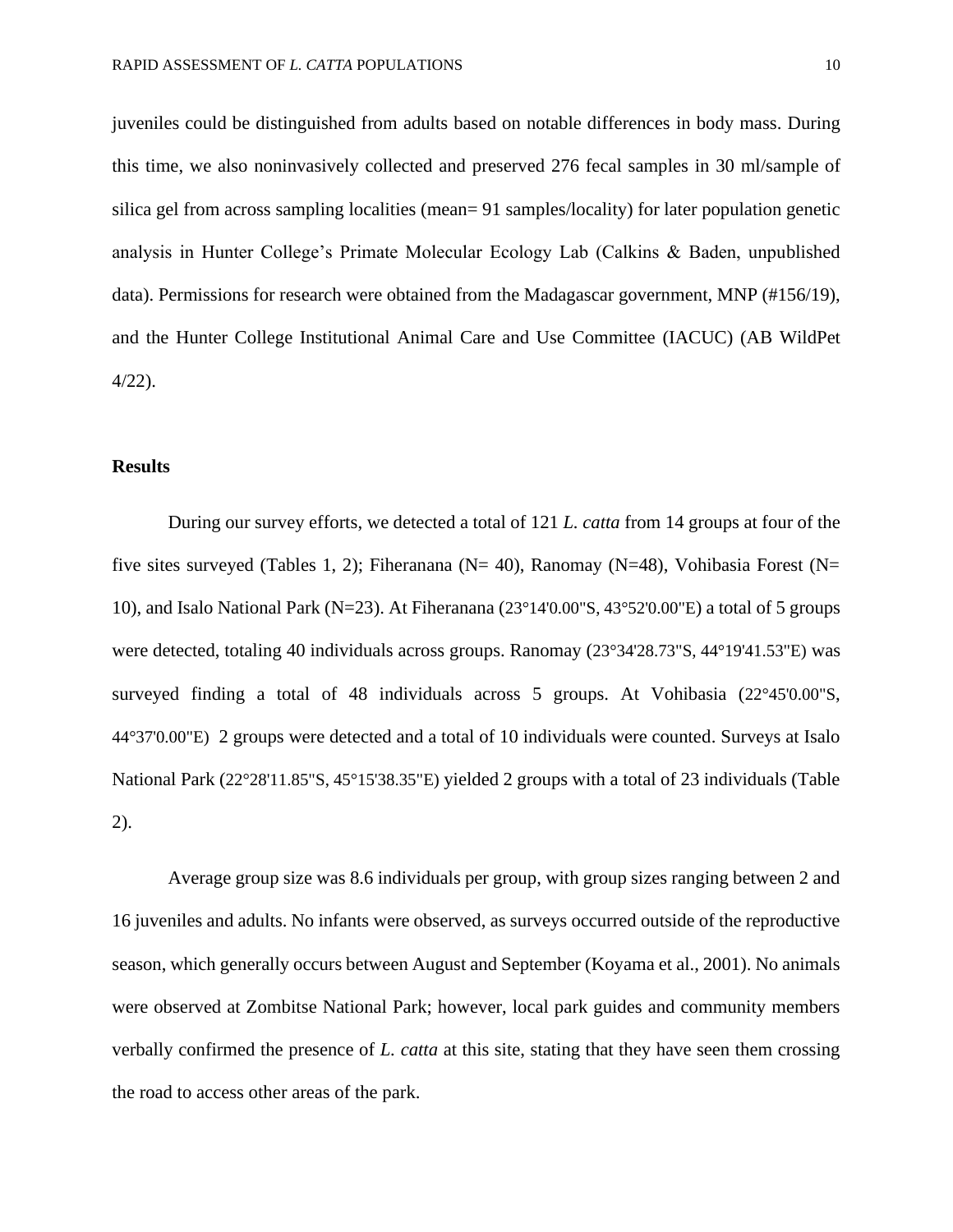#### **Discussion**

Results from our rapid surveys confirm the presence of ring-tailed lemurs (*L. catta*) at four of the five sites we surveyed, including three (Vohibasia, Fiheranana, Ranomay) that have been overlooked in the last decade (Gardner et al., 2009; Rasoarimanana, 2008; Siers, 2007). These observations expand the confirmed presence of *L. catta* into areas that were previously either unrecognized by La Fleur et al. (2016) and Gould and Sauther (2016) or considered 'likely locally extinct,' and add an additional 121 animals to current population estimates.

Of the sites visited during our surveys, *L. catta* in Zombitse and Vohibasia had been considered 'likely locally extirpated' due to their purported absence from Zombitse forest during earlier surveys of the park (La Fleur et al. 2016; Gould and Sauther 2016). It is important to note, however, that Zombitse-Vohibasia National Park is a large complex (36,308 hectares) of three sites that includes Zombitse (16,845 hectares), Vohibasia (16,170 hectares) and Isoky Vohimena forests (3,293 hectares), habitats that are separated by at least 20 km of non-continuous forest. Such nuances in park gazetting and discontinuities in habitat can be important when extrapolating population estimates, as species absences from one area may not be indicative of absences from the entire region (Angermeier et al., 2002). Thus, in this particular case, the absence of *L. catta* from Zombitse forest in earlier studies did not necessarily preclude its presence in the complex as a whole. To this point, our surveys – like those of La Fleur et al. (2016) – did not detect *L. catta* in Zombitse forest, suggesting that the Zombitse forest *L. catta* population exists at very low densities, if it exists at all. There are, however, local reports of *L. catta* crossing roads near the park entrance, suggesting that they are not yet locally extinct. By contrast, we confirmed the presence of *L. catta* at Vohibasia, a forest located 20 km to the northeast of Zombitse. This site had not been surveyed for *L. catta* since 2007, and even then, its presence was only detected via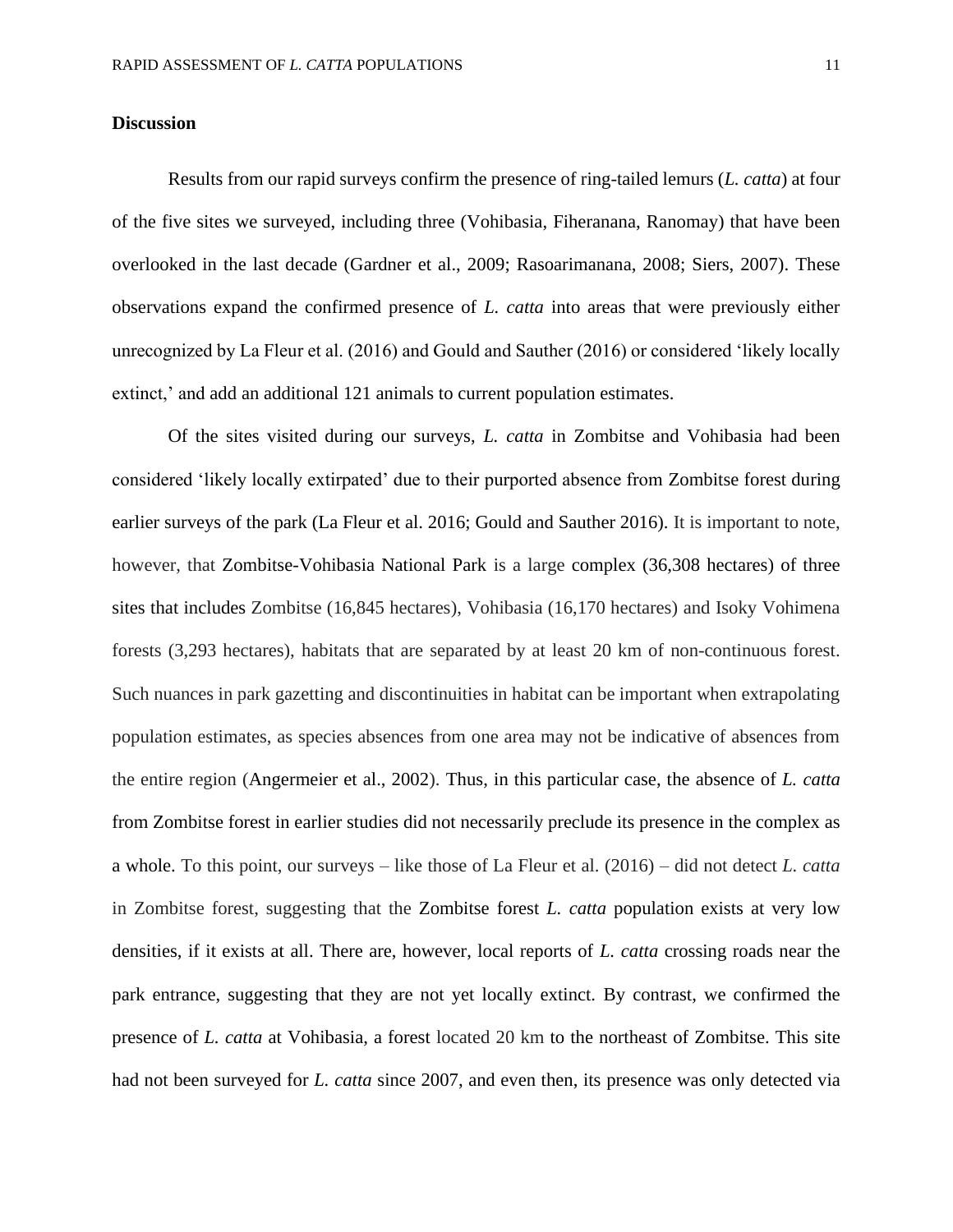vocalizations (i.e., no direct observations were made of the species; Siers, 2007). Here, we identified the presence of 10 animals through direct observation. While animals were skittish (see below) and population counts low, our observations extend the current known geographical range of *L. catta* to include Vohibasia and demonstrate species persistence in this region, albeit at low densities. These findings should act as a cautionary reminder that both survey extent and habitat variability must be taken into consideration when conducting rapid assessments, and that absence of evidence is not an indicator of species absence when extrapolating population estimates to larger areas. Although we did not visit Isoky Vohimena, it is possible that this third and final site in the Zombitse-Vohibasia National Park complex may also contain *L. catta*, a possibility that warrants further investigation.

Similarly, the Fiheranana *L. catta* population was also considered 'likely locally extirpated' by Gould and Sauther (2016), probably due its low population densities and hunting pressures described by Gardner et al. (2009). However, our survey results found 40 individuals belonging to 5 groups, with additional *L. catta* populations suspected to occur along the Fiheranana River Valley that extended beyond our survey's range. Future surveys to assess this possibility are warranted to further refine population estimates in this area.

Finally, our resurvey efforts confirm that Ranomay, an historic *L. catta* stronghold (Murphy et al. 2017), still supports a substantial *L. catta* presence. Although it is unclear why Ranomay was not included in earlier population estimates (Gould and Sauther 2016; LaFleur et al. 2016), we are confident that our estimates from this site represent a total population count due to our survey extent  $(13km^2)$ , and to verbal confirmation provided by local guides (i.e., guides informed us that we had contacted all known groups in the area).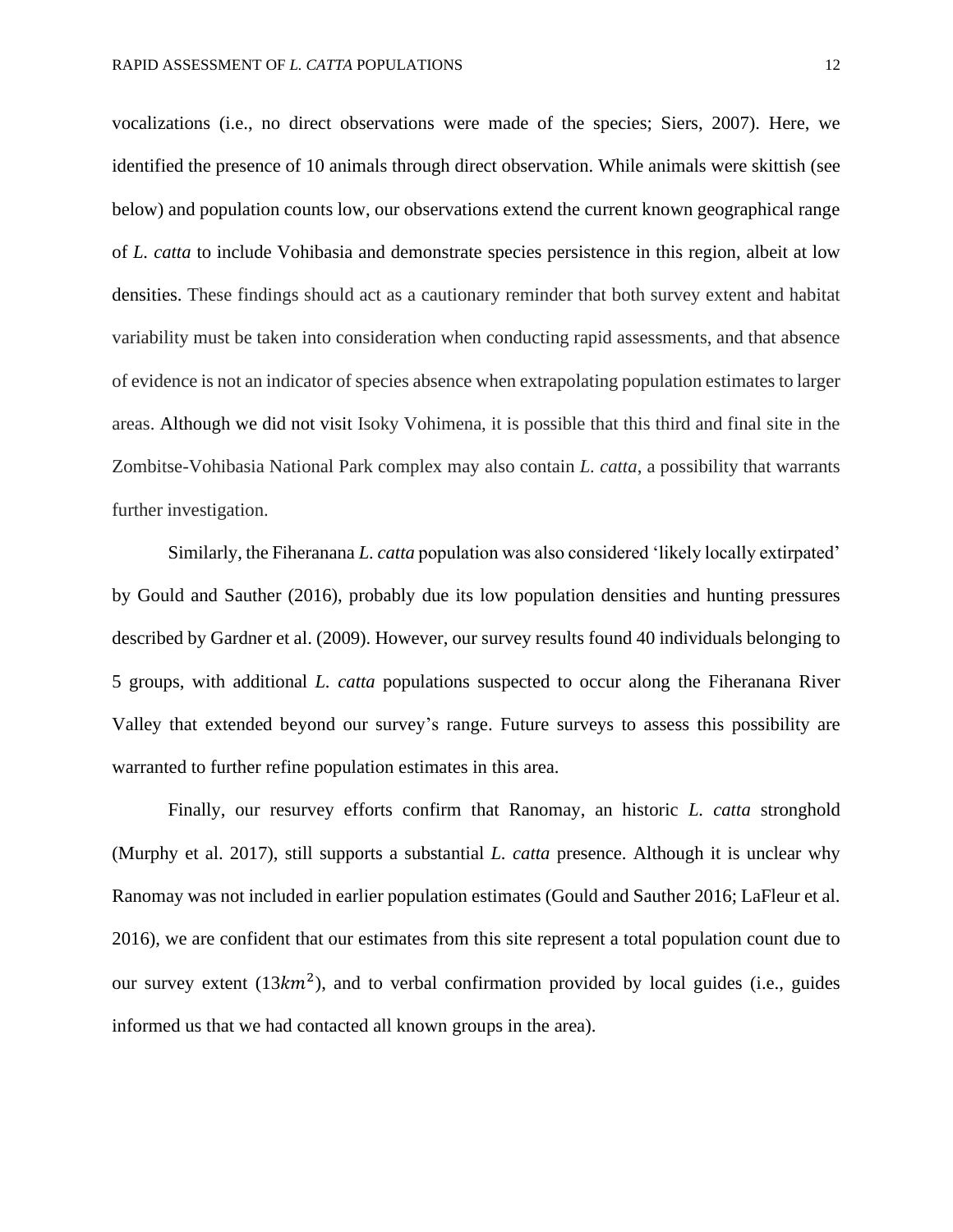In addition to revising species occurrences, our survey efforts further contribute toward refining total and regional population counts. Here, we add new information from the previously unsurveyed Piscine Naturelle and 'data deficient' Namaza circuits (LaFleur et al., 2016) at Isalo National Park. Prior to our surveys, 118 individuals had been surveyed at the Maki Canyon site (LaFleur et al., 2016). Here, we add an additional 23 individuals, and suggest that greater numbers likely exist beyond these locations; however, researchers are only allowed to use trails already in existence, making surveys in other areas of the park impossible. Its vast size  $(815km^2)$  suggests that many more *L. catta* may exist. However, massive fires have recently ravaged large areas of the park, making it unclear how much of the 815 km<sup>2</sup> protected area is still habitable by *L. catta* (Vyawahare, 2019). Unfortunately, although Isalo is a well-known tourist destination, detailed studies of *L. catta* at this site are not recorded in the recent literature. Further information is desperately needed from this region, as it could greatly impact our understanding of *L. catta* population viability there.

According to Murphy et al. (2017), *L. catta* presence was also previously confirmed at Ranobe  $(22^{\circ}48'0.00''S, 43^{\circ}43'60.00''E) - a$  site located in the Mikea forest region, near Ifaty. Although we intended to resurvey this site, and received local confirmation that *L. catta* was still present therein, we were unable to survey this location due to safety concerns. This is a problem for many rural parts of Madagascar, where a general lack of governance and conflict are threatening Malagasy flora and fauna (Dudley et al., 2002). Future studies should aim to visit this site to further elucidate species presence and abundance, while also working toward establishing more positive relationships with local communities.

While the lemur pet trade is extensive and unquestionably harmful to lemur populations (Reuter et al., 2015), we did not encounter any pet lemurs in villages surrounding the sites we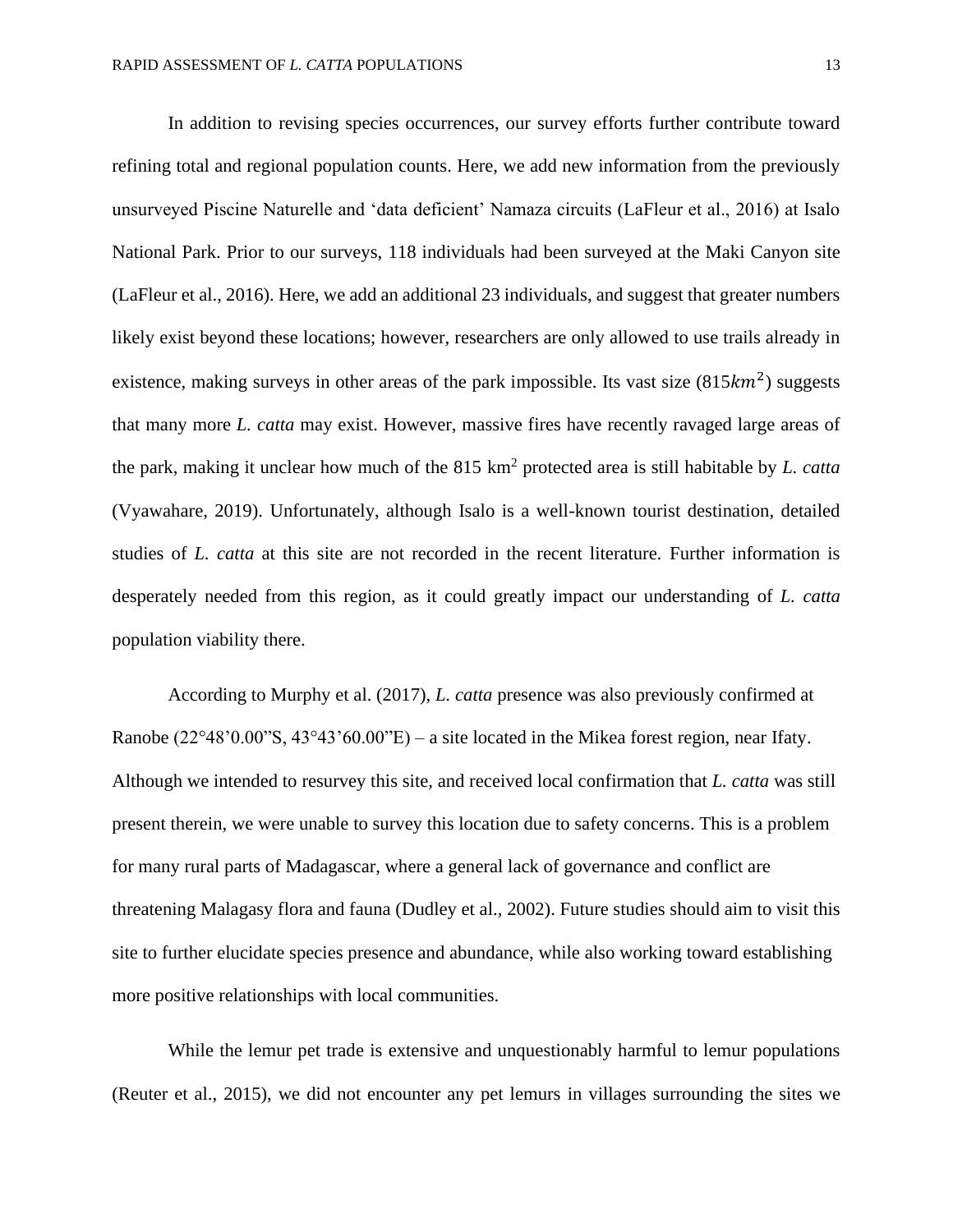visited. We did not ask whether locals hunted lemurs for subsistence to avoid harming the vital rapport with our hosts. However, local guides at Fiheranana described an expatriate who occasionally comes to the forest to hunt *L. catta*, and pays the local guides as trackers. The lemurs here spent the majority of their time up steep escarpments that rise from the riverbed below, which are hard for people to access, and they tend to flee when humans approach, supporting these hunting claims. While we were not explicitly told of any hunting of lemurs at Vohibasia, previous work has indicated that hunting does occur in the village (Siers, 2007). Additionally, on multiple occasions there, our guide removed snares meant for wild fowl, which could be indicative that hunting for lemurs may also occur. The lemurs at Vohibasia also avoided human contact, retreating high into rocky outcrops at the first sign of humans. By contrast, the local villagers and guides at Ranomay took pride in their wildlife and were by far the most excited by the research we were conducting. The animals here are protected by members of the community who also enforce laws against cutting down the forest. The animals observed in Ranomay were less afraid of humans, and would often continue feeding in trees for some time while we observed them. Finally, lemurs at Isalo National Park are well protected and are unusually bold around humans, as they are acclimated to tourists getting close, and even feeding them.

Together, these observations suggest that conservation strategies in these areas must be targeted toward the particular needs and challenges posed to both the local people and wildlife (Borgerson et al., 2016). For instance, conservation initiatives at sites like Ranomay, where people have general positive feelings toward wildlife, may include facilitating local research initiatives and increasing ecotourism infrastructure to help maintain and bolster wild *L. catta* populations (Buckley, 2014; Borgerson et al., 2016). At sites such as Vohibasia and Fiheranana, where hunting is still likely to occur, conservation efforts might instead aim at education programs (Dolins et al.,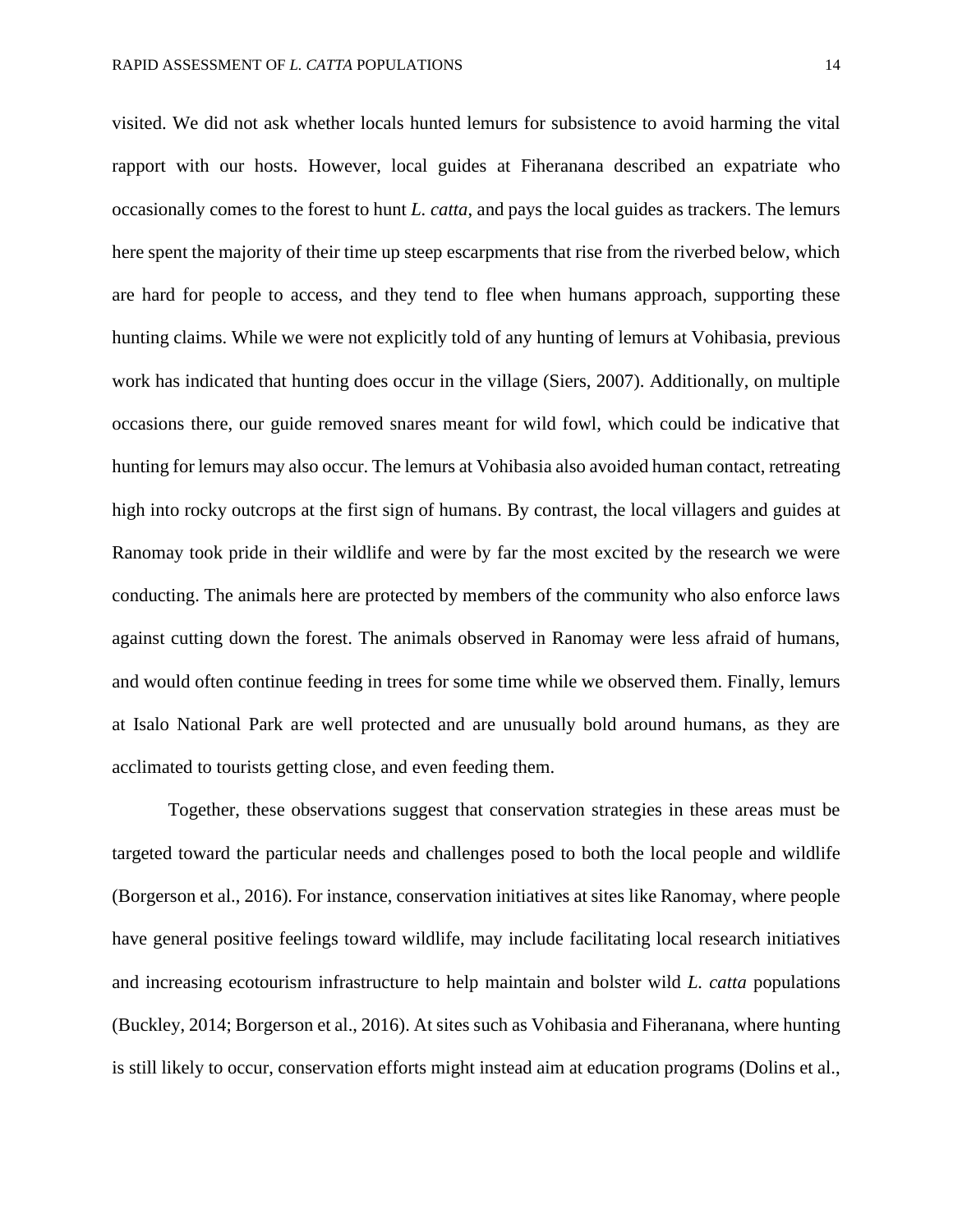2010) and initiatives to promote alternative food sources to improve food security (Borgerson et al., 2018), to decrease the pressure of hunting on lemurs and other fauna in the region.

On a positive note, groups identified in our study were moderately sized (ranging from 2 to 16 individuals), with an average group size of 8.6 individuals. Notably, six groups numbered 9 or more individuals. This is comparable to group sizes reported from long-term studies, which ranged between 9 and 22, and up to as many as 30 individuals (Gould et al. 2003; Gould & Sauther, 2016; Sussman, 1991; Pride, 2005), suggesting that *L. catta* social organization remains intact in these parts of their range. Furthermore, previous work has found that groups with fewer than 5.5 individuals experience significant increases in cortisol levels than larger groups, suggesting that smaller groups may have greater difficulty defending resources and/or be less likely to detect predators, and thus have lower fitness outcomes (Wrangham, 1980; Pride, 2005). Eleven of the fourteen groups surveyed here contained greater than 5 individuals suggesting that the majority of groups we encountered were above the minimum group-size threshold associated with increased stress.

While our results are encouraging, additional surveys are still needed to improve population estimates. We acknowledge that results from our rapid assessment are by no means able to provide accurate estimates of total *L. catta* population size. Rather, the purpose of these assessments is to shed light on the vast deficiency of information regarding *L. catta* population estimates, and to confirm the presence of additional *L. catta* populations across their historic range. As conservationists, it is crucial that we do not confuse data deficiency with population deficiencies. Accurate population estimates are critical to inform conservation management of species, and it is therefore critical that additional sampling occur beyond the regions included in this study. While we agree with the sentiments offered by Gould and Sauther (2016) and La Fleur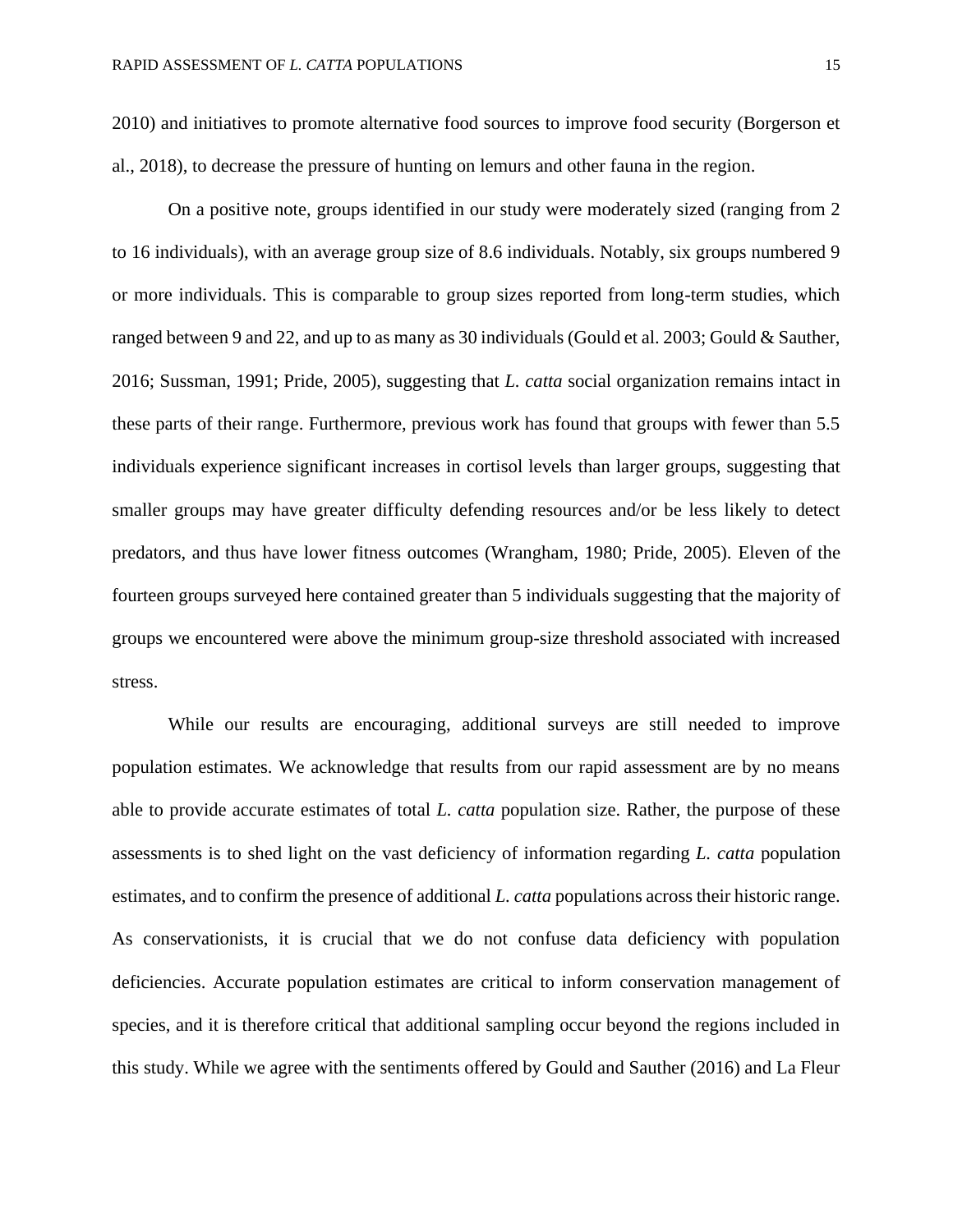et al. (2016) – that Madagascar's endemic species, including *L. catta*, are facing insurmountable threats pushing them toward extinction— *L. catta* may, in fact, be more broadly distributed than population estimates currently suggest. More comprehensive information on their densities and distributions is desperately needed to better manage and protect wild *L. catta* populations.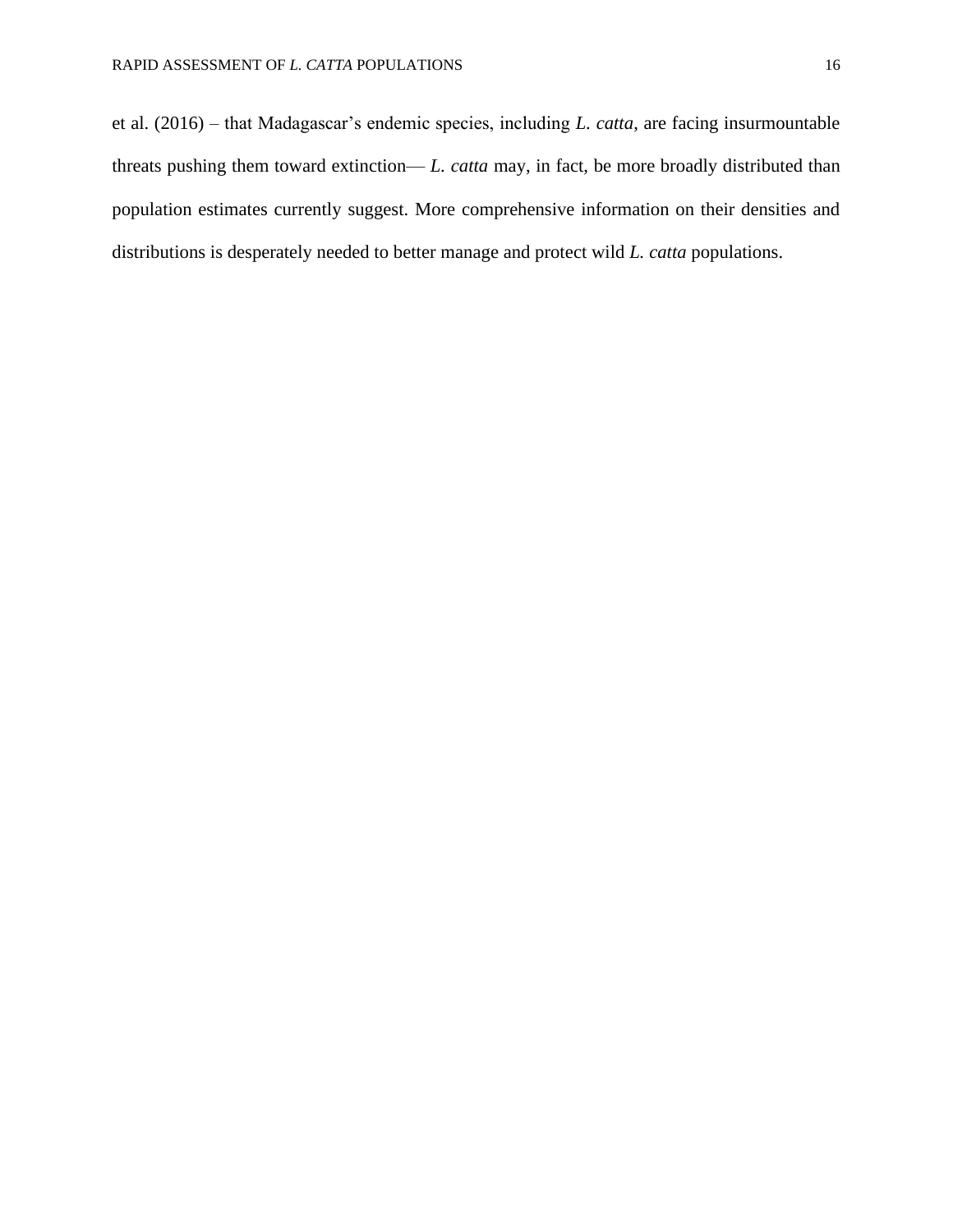#### **References**

Andriaholinirina, N., Baden, A., Blanco, M., Chikhi, L., Cooke, A., Davies, N., ... & Groeneveld, L. F. (2014). Lemur catta. *The IUCN red list of threatened species*.

Angermeier, P. L., Krueger, K. L., & Dolloff, C. A. (2002). Discontinuity in stream-fish distributions: implications for assessing and predicting species occurrence. *Predicting species occurrences: issues of accuracy and scale. Island Press, Covelo, California*, 519-527.

Borgerson, C., Johnson, S. E., Louis, E. E., Holmes, S. M., Anjaranirina, E. J. G., Randriamady, H. J., & Golden, C. D. (2018). The use of natural resources to improve household income, health, and nutrition within the forests of Kianjavato, Madagascar. Madagascar Conservation & Development, 13(1), 45-52.

Borgerson, C., McKean, M. A., Sutherland, M. R., & Godfrey, L. R. (2016). Who hunts lemurs and why they hunt them. Biological conservation, 197, 124-130.

Brown, J. L., & Yoder, A. D. (2015). Shifting ranges and conservation challenges for lemurs in the face of climate change. *Ecology and Evolution*, *5*(6), 1131–1142.

Buckley, R. (2014). Protecting lemurs: ecotourism. Science, 344(6182), 358-358.

Dolins, F. L., Jolly, A., Rasamimanana, H., Ratsimbazafy, J., Feistner, A. T., & Ravoavy, F. (2010). Conservation education in Madagascar: three case studies in the biologically diverse island‐continent. American Journal of Primatology, 72(5), 391-406.

Dudley, J. P., Ginsberg, J. R., Plumptre, A. J., Hart, J. A., & Campos, L. C. (2002). Effects of war and civil strife on wildlife and wildlife habitats. Conservation Biology, 16(2), 319-329.

Gardner, Charlie & Eibleis, Fanning & Hannah, Thomas & Darren, Kidney. (2009). The lemur diversity of the Fiherenana - Manombo Complex, southwest Madagascar. Madagascar Conservation & Development. 4. 10.4314/mcd.v4i1.44011.

Gibbons, J. W., Pittman, S., Dorcas, M., & Harden, L. A. (2009). Development of a rapidassessment technique for diamondback terrapin (Malaclemys terrapin) populations using headcount surveys. *Applied Herpetology*, *6*(3), 237-245.

Goodman, S. M., Rakotoarisoa, S. V., & Wilmé, L. (2006). The distribution and biogeography of the ring tailed lemur (Lemur catta) in Madagascar. *Ringtailed lemur biology*, 3-15.

Gorenflo, L.J., Corson, C., Chomitz, K.M., Harper, G., Honzák, M., Özler, B. (2011). Exploring the Association Between People and Deforestation in Madagascar. vol. 1650 Springer, Berlin Heidelberg.

Gould, L. (2006). Lemur catta ecology: what we know and what we need to know. In Lemurs (pp. 255-274). Springer, Boston, MA.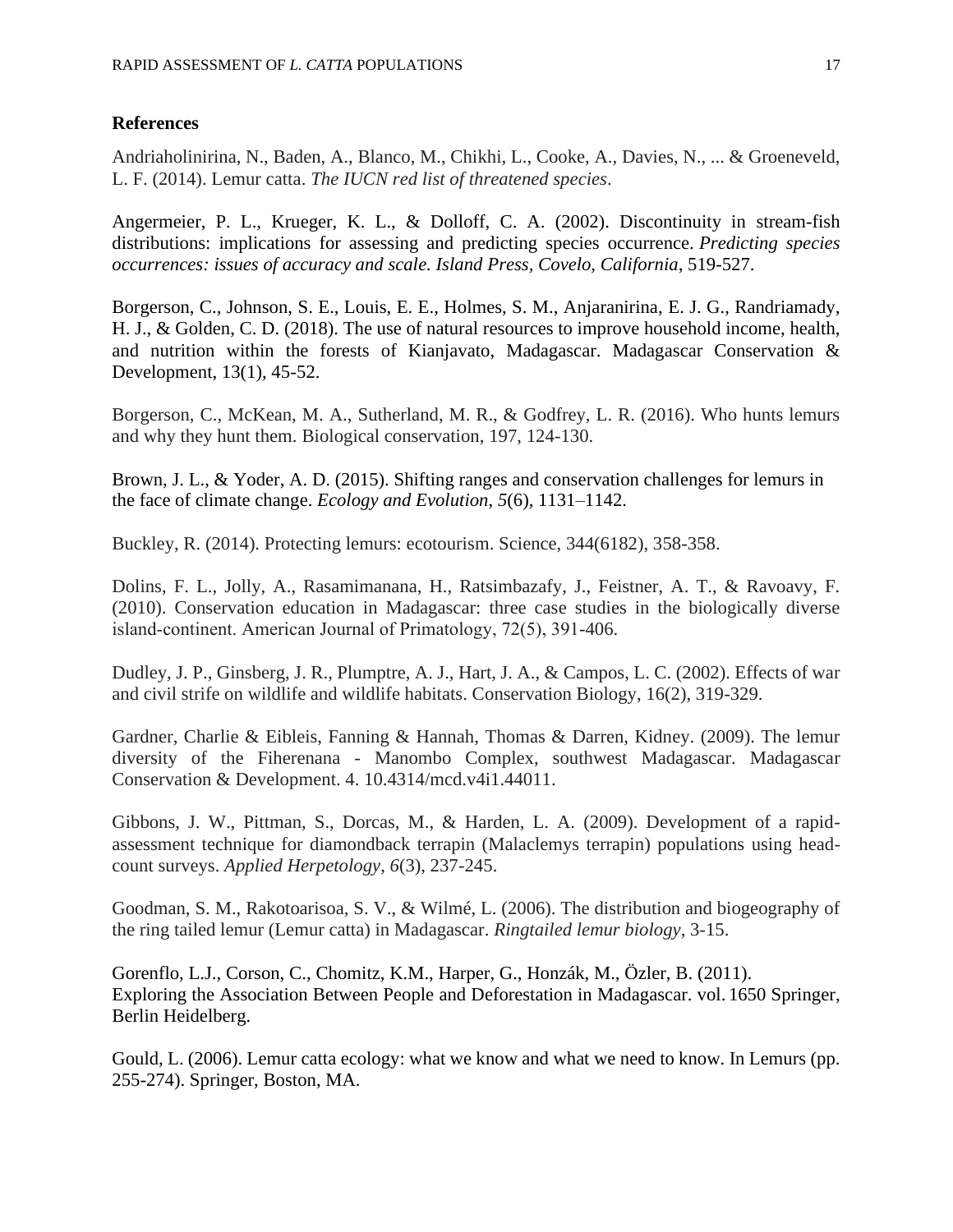Gould, L., & Gabriel, D. N. (2015). Wet and dry season diets of the Endangered *Lemur catta* (ring-tailed lemur) in two mountainous rocky outcrop forest fragments in south-central Madagascar. *African Journal of Ecology*, *53*(3), 320–330.

Gould, L., & Sauther, M. L. (2016). Going, going, gone… Is the iconic ring-tailed lemur (*Lemur catta*) headed for imminent extirpation. *Primate Conservation*, *30*, 89-101.

Gould, L., Sussman, R. W., & Sauther, M. L. (2003). Demographic and life‐history patterns in a population of ring‐tailed lemurs (Lemur catta) at Beza Mahafaly Reserve, Madagascar: a 15‐year perspective. *American Journal of Physical Anthropology: The Official Publication of the American Association of Physical Anthropologists*, *120*(2), 182-194.

Harper, G. J., Steininger, M. K., Tucker, C. J., Juhn, D., & Hawkins, F. (2007). Fifty years of deforestation and forest fragmentation in Madagascar. Environmental conservation, 325-333.

Jolly, A. (2003). *Lemur catta*, ring-tailed lemur. In: Goodman, S. M., and Benstead, J. P. (eds.), *The Natural History of Madagascar*. The University of Chicago Press, Chicago, pp. 1329–1331.

Koyama, N., Nakamichi, M., Oda, R., Miyamoto, N., Ichino, S., & Takahata, Y. (2001). A tenyear summary of reproductive parameters for ring-tailed lemurs at Berenty, Madagascar. Primates, 42(1), 1-14.

LaFleur, M., Clarke, T. A., Ratzimbazafy, J., & Reuter, K. E. (2017). *Lemur catta* (Linnaeus, 1758). In C. Schwitzer, R. A. Mittermeier, A. B. Rylands, F. Chiozza, E. A. Williamson, E. J. Macfie, … A. Cotton (Eds.), *Primates in Peril: The World's 25 Most Endangered Primates 2016–2018* (pp. 35–37). Arlington, VA: IUCN SSC Primate Specialist Group (PSG), International Primatological Society (IPS), Conservation International (CI), and Bristol Zoological Society.

LaFleur, M., Clarke, T. A., Reuter, K. E., & Schaefer, M. S. (2019). Illegal Trade of Wild-Captured Lemur catta within Madagascar. *Folia Primatologica*, *90*(4), 199-214

LaFleur, M., Clarke, T. A., Reuter, K., & Schaeffer, T. (2016). Rapid decrease in populations of wild ring-tailed lemurs (*Lemur catta*) in Madagascar. *Folia Primatologica*, *87*(5), 320-330.

Minten, B., Sander, K., Stifel, D., 2013. Forest management and economic rents: evidence from the charcoal trade in Madagascar. Energy Sustain. Dev. 17, 106–115 Special Issue on Charcoal.

Murphy, A. J., Ferguson, B., & Gardner, C. J. (2017). Recent estimates of ring-tailed lemur (Lemur catta) population declines are methodologically flawed and misleading. *International Journal of Primatology*, *38*(4), 623-628.

Mittermeier, R. A., Tattersall, I., Konstant, W. R., Meyers, D. M., and Mast, R. B. (1994). *Lemurs of Madagascar*. Conservation International, Washington, D.C.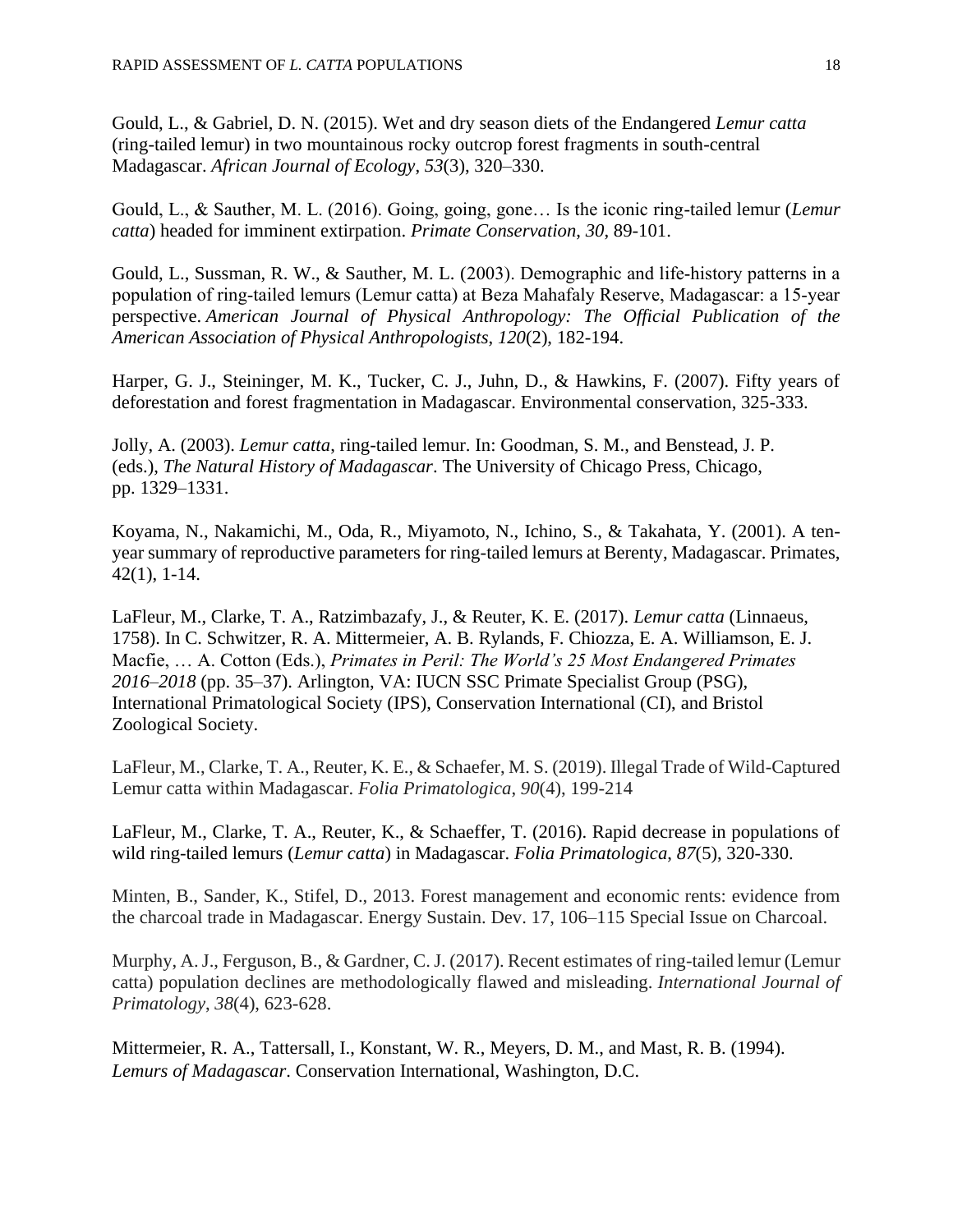Peres, C. A. (1999). General guidelines for standardizing line-transect surveys of tropical forest primates. *Neotropical primates*, *7*(1), 11-16.

Plumptre, A. J., & Cox, D. (2006). Counting primates for conservation: primate surveys in Uganda. *Primates*, *47*(1), 65-73.

Plumptre, A. J., Sterling, E. J., & Buckland, S. T. (2013). Primate census and survey techniques. *Primate ecology and conservation: A handbook of techniques*, 10-26.

Pride, R. E. (2005). Optimal group size and seasonal stress in ring-tailed lemurs (Lemur catta). Behavioral Ecology, 16(3), 550-560.

Rakotomala A, Rabenandrasana JC, Andriambahiny JE, Rajaonson R, Andriamalala F, Burren C et al. (2013) Estimation de la déforestation des forêts humides à Madagascar utilisant une classification multidate d'images Landsat entre 2005, 2010 et 2013. Revue Française de Photogrammétrie et de Télédétection 211: 11–23

Rasoarimanana, V. (2008). Basic discussions with three communities managing natural resources in the mosaic of dry forests of the Mahafaly and Belomotse plateaus, South West Madagascar.

Ratsifandrihamanana, A. N., Montanye, D., Christiansen, S., & O'Connor, S. (2006). Socioeconomic root causes of biodiversity loss in Madagascar. In *In: Aguirre-Bravo, C.; Pellicane, Patrick J.; Burns, Denver P.; and Draggan, Sidney, Eds. 2006. Monitoring Science and Technology Symposium: Unifying Knowledge for Sustainability in the Western Hemisphere Proceedings RMRS-P-42CD. Fort Collins, CO: US Department of Agriculture, Forest Service, Rocky Mountain Research Station. p. 203-212* (Vol. 42).

Reuter, K. E., Gilles, H., Wills, A. R., & Sewall, B. J. (2016). Live capture and ownership of lemurs in Madagascar: extent and conservation implications. *Oryx*, *50*(2), 344-354.

Reuter, K. E., & Schaefer, M. S. (2016). Captive conditions of pet lemurs in Madagascar. *Folia Primatologica*, *87*(1), 48-63.

Sauther, M. L., Sussman, R. W., & Gould, L. (1999). The socioecology of the ringtailed lemur: thirty-five years of research. *Evolutionary Anthropology*, *8*, 120–132.

Schwitzer, C., Mittermeier, R. A., Rylands, A. B., Chiozza, F., Williamson, E. A., Byler, D., Macfie, E., Wallis, J., Cotton, A. (2018). The World's 25 Most Endangeres Primates 2016 – 2018. Primates in Peril.

Siers, R. S. (2007). Research experience in Vohibasia Forest, southwestern Madagascar. Lemur News, 12, 42-43.

Sterling, E. J., & Ramaroson, M. G. (1996). Rapid assessment of the primate fauna of the eastern slopes of the Reserve Naturelle Integrale d'Andringitra, Madagascar. *Fieldiana Zoology*, 293-305.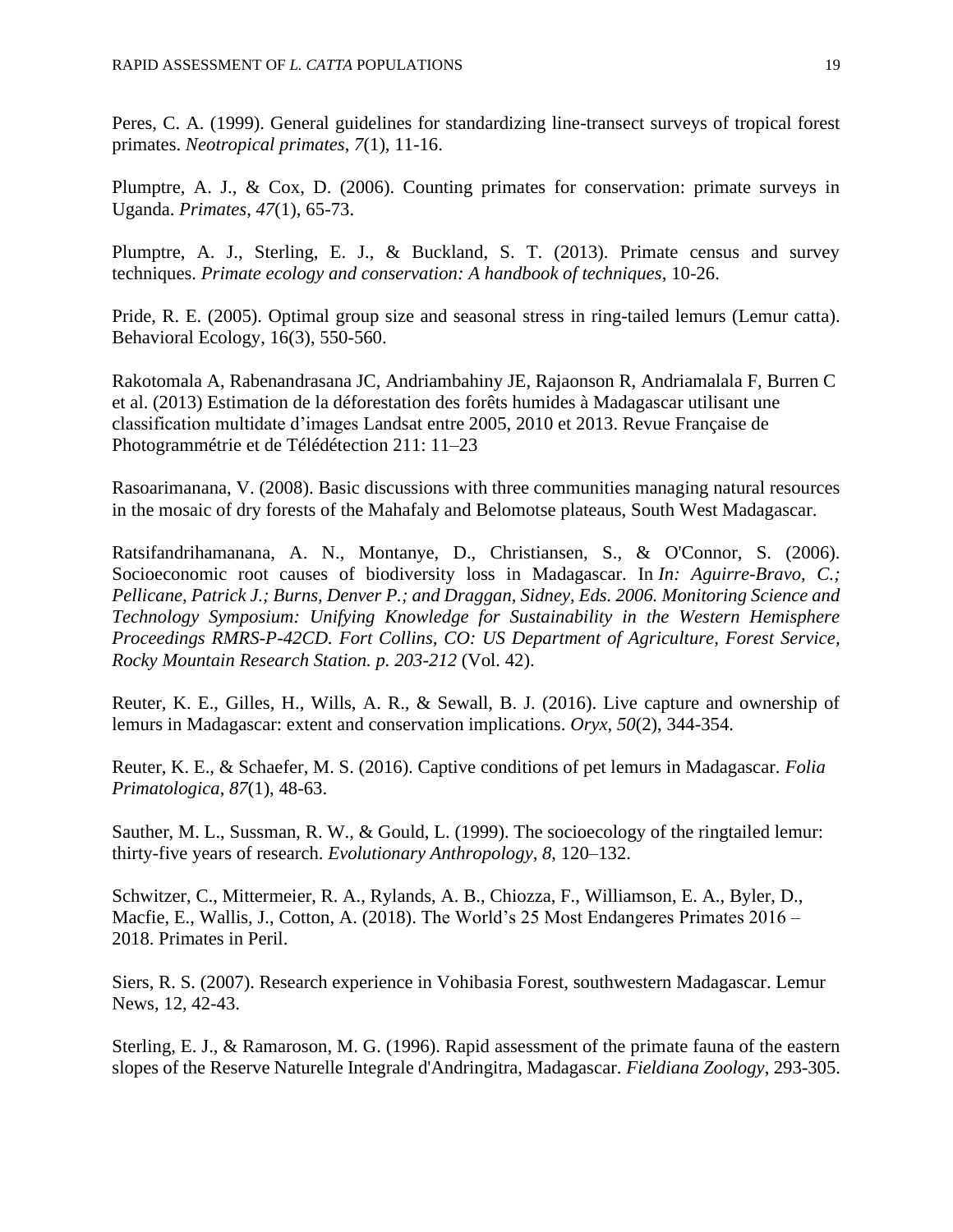Sussman, R. W. (1991). Demography and social organization of free-ranging Lemur catta in the Beza Mahafaly Reserve, Madagascar. *American Journal of Physical Anthropology*, *84*(1), 43-58.

Sussman, R. W., Green, G. M., Porton, I., Andrianasolondraibe, O. L., and Ratsirarson, J. (2003). A survey of the habitat of *Lemur catta* in southwestern and southern Madagascar. *Primate Conserv*. 19:32–57.

Sussman, R. W., Sweeney, S., Green, G. M., Porton, I., Andrianasolondraibe, O. L., & Ratsirarson, J. (2006). A preliminary estimate of Lemur catta population density using satellite imagery. In *Ringtailed lemur biology* (pp. 16-31). Springer, Boston, MA.

United Nations, 2015. World population prospects: the 2015 revision, key findings and advance tables. In: Working Paper No. ESA/P/WP.241.

Vieilledent, G., Grinand, C., Rakotomalala, F. A., Ranaivosoa, R., Rakotoarijaona, J. R., Allnutt, T. F., & Achard, F. (2018). Combining global tree cover loss data with historical national forest cover maps to look at six decades of deforestation and forest fragmentation in Madagascar. *Biological Conservation*, *222*, 189-197.

Whitesides, G. H., J. F. Oates, et al. (1988). "Estimating primate densities from transects in a West African rain forest: a comparison of techniques." The Journal of Animal Ecology 57(2): 345- 367.Wrangham RW, 1980. An ecological model of female-bonded primate groups. Behaviour 75:262–300.

Wrangham, R. W. (1980). An ecological model of female-bonded primate groups. *Behaviour*, *75*(3-4), 262-300.

Vyawahare, M. (2019, October 21). Madagascar calls for assistance as fires imperil its protected areas. Retrieved May 8, 2020, from https://news.mongabay.com/2019/10/madagascar-calls-forassistance-as-fires-imperil-its-protected-areas/

Zimmerman, D. W. (1998). Invalidation of parametric and nonparametric statistical tests by concurrent violation of two assumptions. The Journal of experimental education, 67(1), 55-68.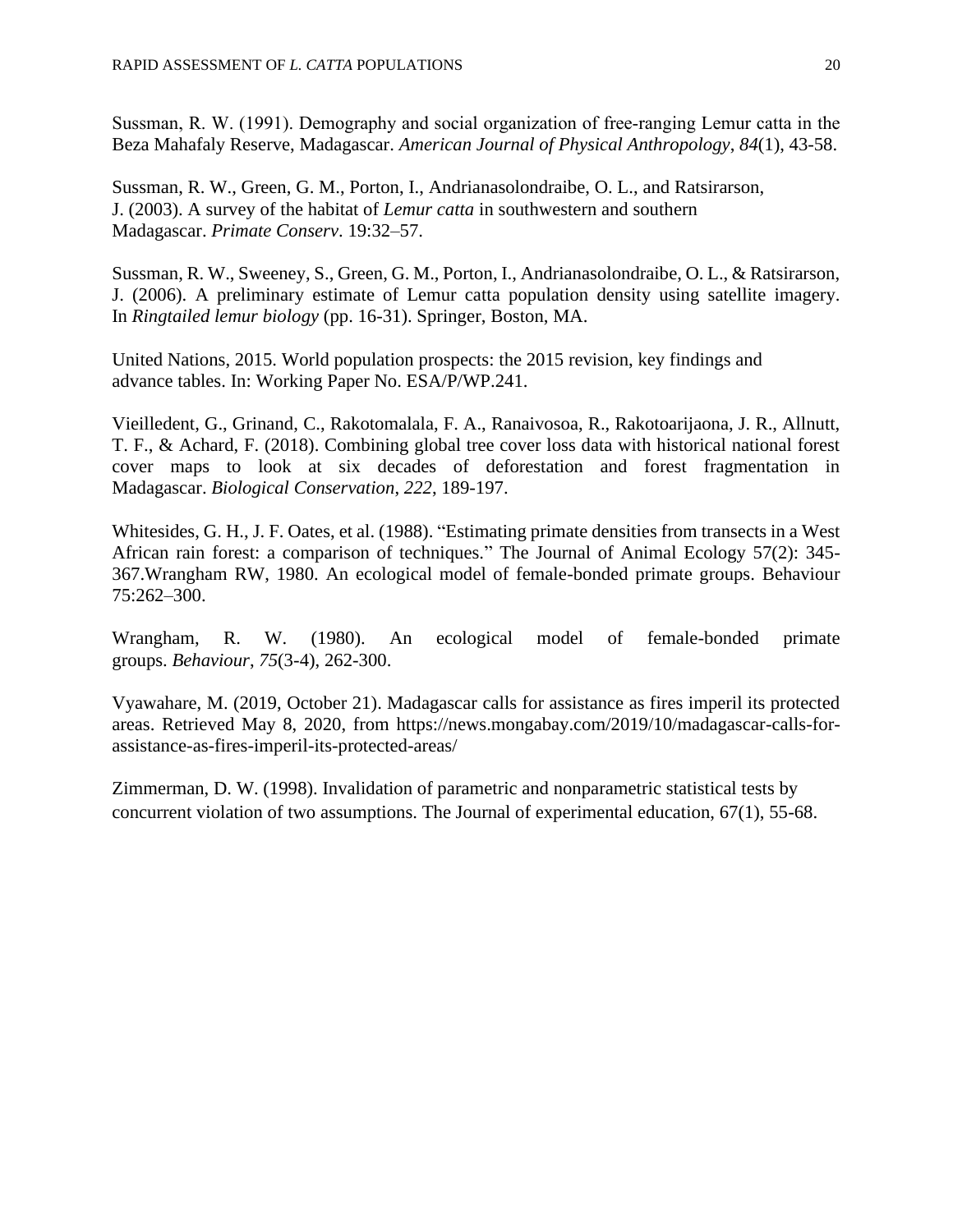## **Figures and Tables**



**Figure 1.** Map illustrating five survey sites of *Lemur catta* in southern Madagascar: Isalo National Park, Zombitse National Park, Vohibasia Forest, Fiheranna-Manombo Complex, and Ranomay. Sites were surveyed for presence of *Lemur catta.* These sites all have historical presence of *L. catta* and were chosen as high priority sites to resurvey based on currently inconclusive or deficient population data.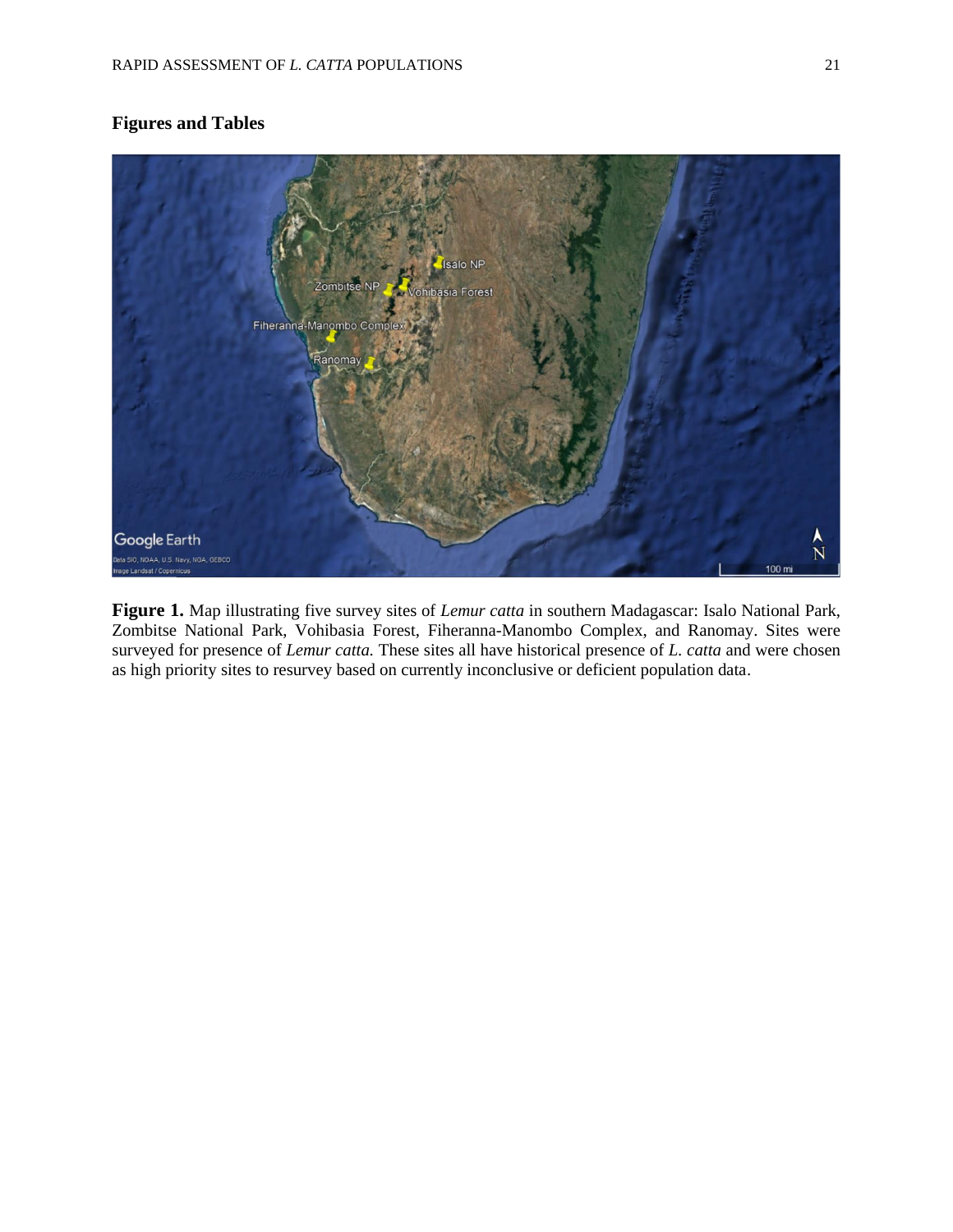|                          |                         |                        |                 | <b>Total</b><br>population | N      | N                  |
|--------------------------|-------------------------|------------------------|-----------------|----------------------------|--------|--------------------|
| Site name                | Latitude                | Longitude              | <b>Present?</b> | sampled?                   | groups | <i>individuals</i> |
| Vohibasia Forest         | 22°42'0.00"S            | 44°49'0.00"E           | Yes             | No                         | 2      | 10                 |
| <b>Zombitse National</b> | $22^{\circ}45'0.00''S$  | 44°37'0.00"E           | $Yes*$          |                            | unk    | unk                |
| Park                     |                         |                        |                 |                            |        |                    |
| Fiheranana               | $23^{\circ}14'0.00''S$  | $43^{\circ}52'0.00''E$ | Yes             | Yes                        | 5      | 40                 |
| Ranomay                  | 23°34'28.73"S           | 44°19'41.53"E          | Yes             | Yes                        | 5      | 48                 |
| Isalo National           | $22^{\circ}28'11.85''S$ | 45°15'38.35"E          | Yes             | No                         | 2      | 23                 |
| Park                     |                         |                        |                 |                            |        |                    |
| Ranobe                   | 22°48'0.00"S            | $43^{\circ}43'60.00"E$ | $Yes*$          |                            | unk    | unk                |

**Table 1.** Locations of six proposed sites of ring-tailed lemur survey in Southwestern Madagascar.

**\*** denotes sites with verbal confirmation from local guides that *L. catta* is present; future surveys are needed to assess its population status at these site